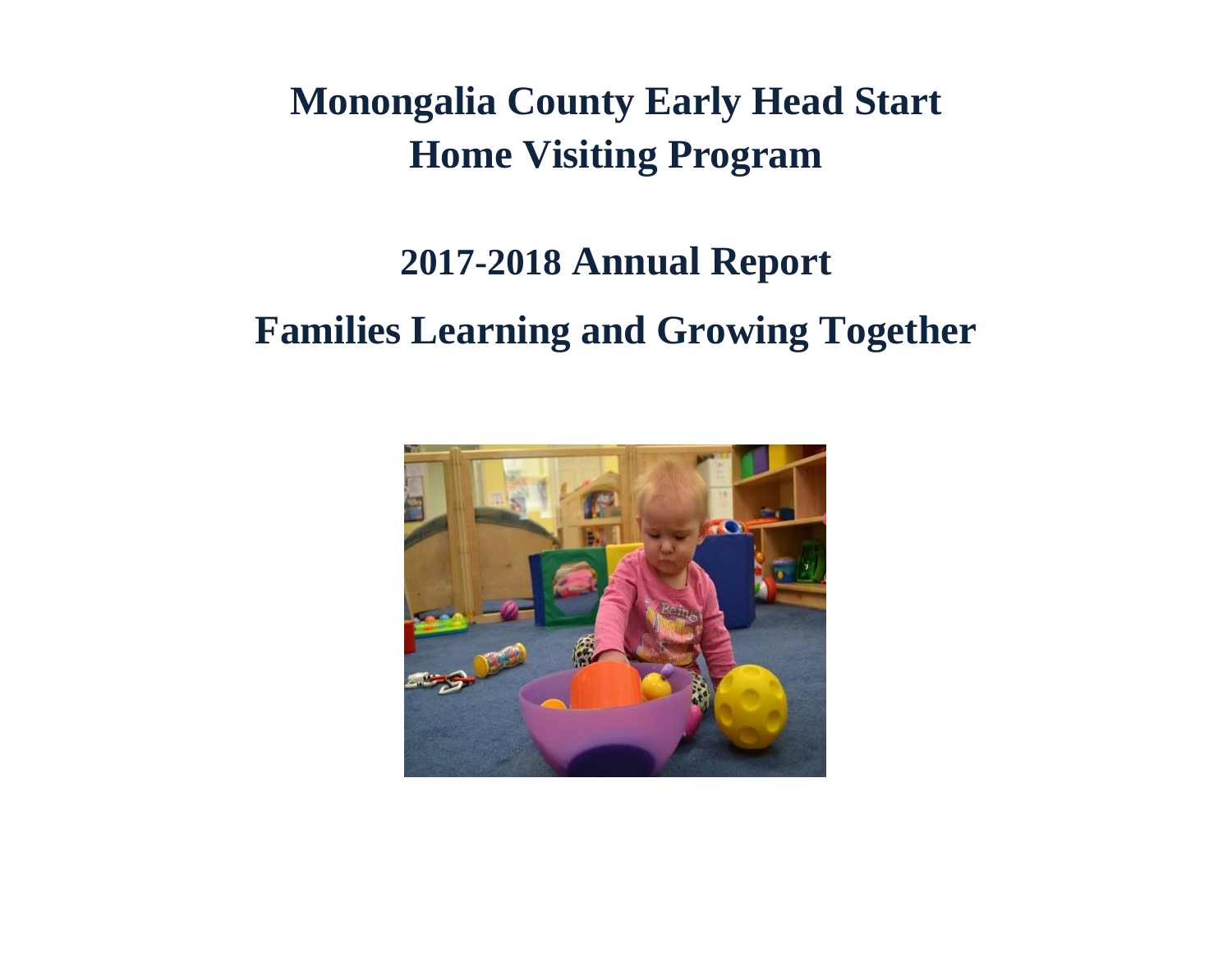#### **A Note from the Director**

#### *The History of Head Start*

Head Start and Early Head Start are federally funded programs administered by the Office of Head Start (OHS), Administration for Children and Families (ACF), Department of Health and Human Services (HHS). Grants are awarded by one of the twelve ACF Regional Offices and the Office of Head Start Start's American Indian-Alaska Native and Migrant and Seasonal Program Branches directly to approximately 1600 local and private non-profit and for-profit agencies to provide Head Start and Early Head Start services. Region III in Philadelphia, PA oversees all Head Start/Early Head Start Programs in West Virginia as well as those in Delaware, Pennsylvania, Virginia, and Washington, DC.

According to the Early Childhood Learning and Knowledge Center website:

The majority of Head Start grantees are Community Action Agencies or other non-profit entities. Nearly a third are government entities (e.g., tribal governments, cities, counties and school systems) while a small number are for-profit organizations.

Grantees range from small non-profit agencies directly operating as little as one classroom to a "super grantee" over seeing multiple delegate agencies operating 1,000 classrooms across an entire city. One of the smallest programs serves 30 children in two classrooms of the Havasupai reservation on the bottom of the Grand Canyon, only accessible by helicopter or donkey. The largest program is the Los Angeles County Office of Education which serves over 22,000 children in over 400 centers across Los Angeles.

Head Start was unveiled in 1965 during President Lyndon B. Johnson's administration as part of the "War on Poverty." It began as an eight-week program during the summer for low income preschoolers. Since its launch, Head Start promotes school readiness for three and four-year old children in low-income families offering comprehensive early education, nutritional, health, social, and mental health services. Significant emphasis is placed on the engagement of parents in their child(ren)'s learning and administration (governance) of local Head Start programs. Head Start also offers parents support and opportunities for personal growth toward their education, literacy, and employment goals.

Established in 1995, Early Head Start provides support to low-income infants, toddlers, pregnant women and their families. According to the Early Childhood Learning and Knowledge Center website, this program enhances children's physical, social, emotional, and intellectual development; assists pregnant women to access comprehensive prenatal and postpartum care; support parent's efforts to fulfill their parental roles; and help parents move toward self-sufficiency.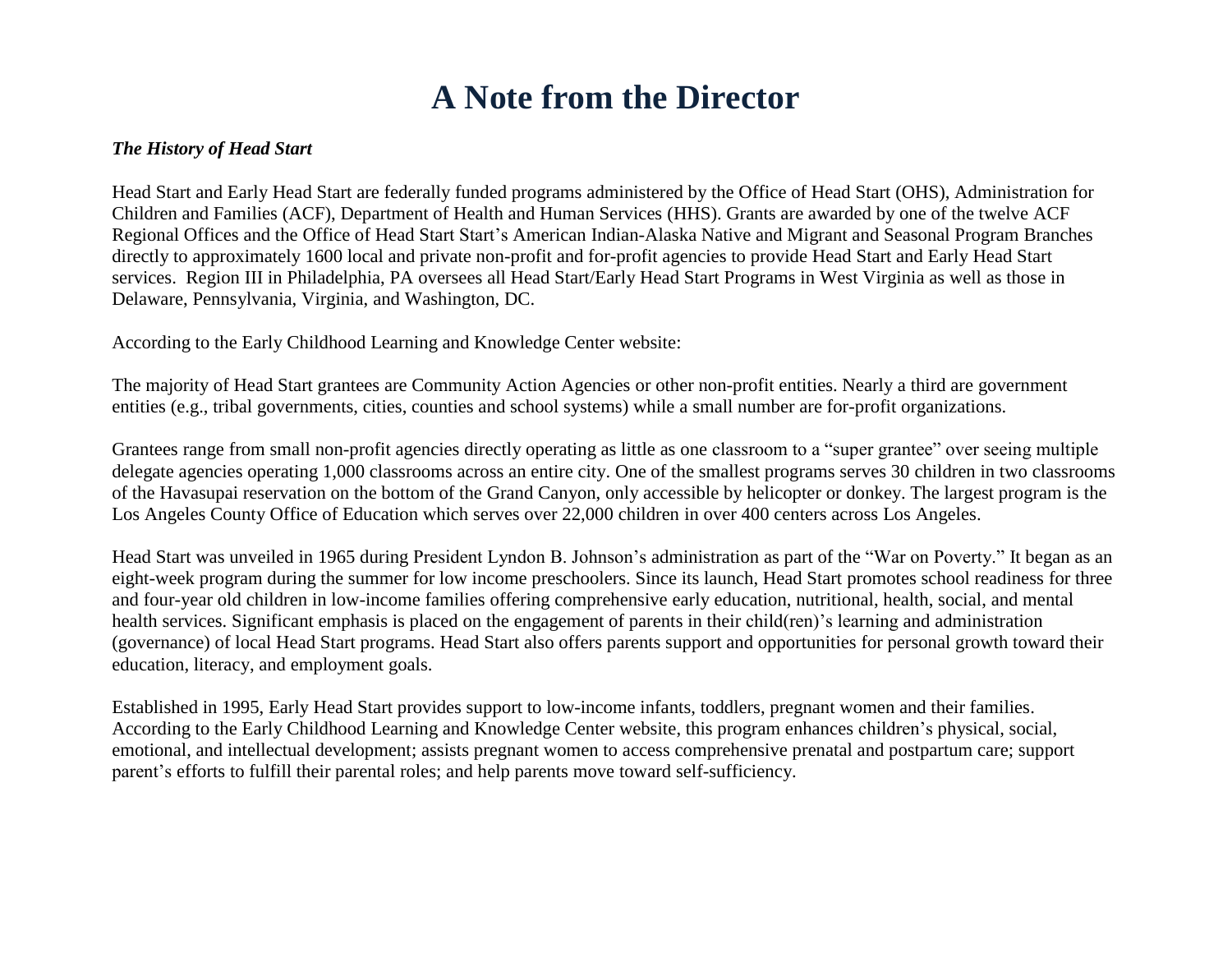#### *Program Options*

Monongalia County Schools was fortunate enough to be deemed a Wave 1 program, being funded during the first year of programming. At this time, the county served Early Head Start in options that included both home-based and in collaborative child care centers. Throughout the years, the program options changed according to community needs ~ removing the collaborative child care option, adding a caretaker home visitation program, and moving on to what it is today, a solely home-based option.

Monongalia County Early Head Start provides services to one hundred twenty (120) infants, toddlers, and pregnant mothers. Enrollment is based on selection criteria that is determined by a Community Needs Assessment annually. The selection criteria numerically rank the waitlist to ensure that the families enrolled are the most in need of Early Head Start services. Thanks to the collaborations with community resource providers such as DHHR, WIC, and Birth to Three, the program has maintained full enrollment throughout the program year. Additionally, Monongalia County Early Head Start maintained compliance by enrolling at least ten percent (10%) children with identified disabilities as reported monthly on enrollment reports.

#### *Summary*

As a Director of an Early Head Start Program, Head Start Program, WV State Pre-K Program, and Kindergarten, I truly recognize the efforts and contribution of each family, staff member, and community partner involved in our early childhood programs. Each person's involvement is greatly appreciated and has a great input on the success of our programs. As shown by the national, state, and local recognition and accomplishments, Monongalia County Early Head Start is a program of distinction that provides outstanding services to young children, their families, and the community. It is the efforts of all that have made this possible. We are fortunate to have very dedicated staff, a loyal Policy Council, and a supportive Board of Education. Thank you for your commitment and support.

For more information about the Monongalia County Early Head Start Program and other early childhood programs/services offered by Monongalia County Schools, please visit our website at [http://www.mcsearlychildhood.org.](http://www.mcsearlychildhood.org/)

#### *Deborah M. Jones*

Director of Early Childhood Monongalia County Schools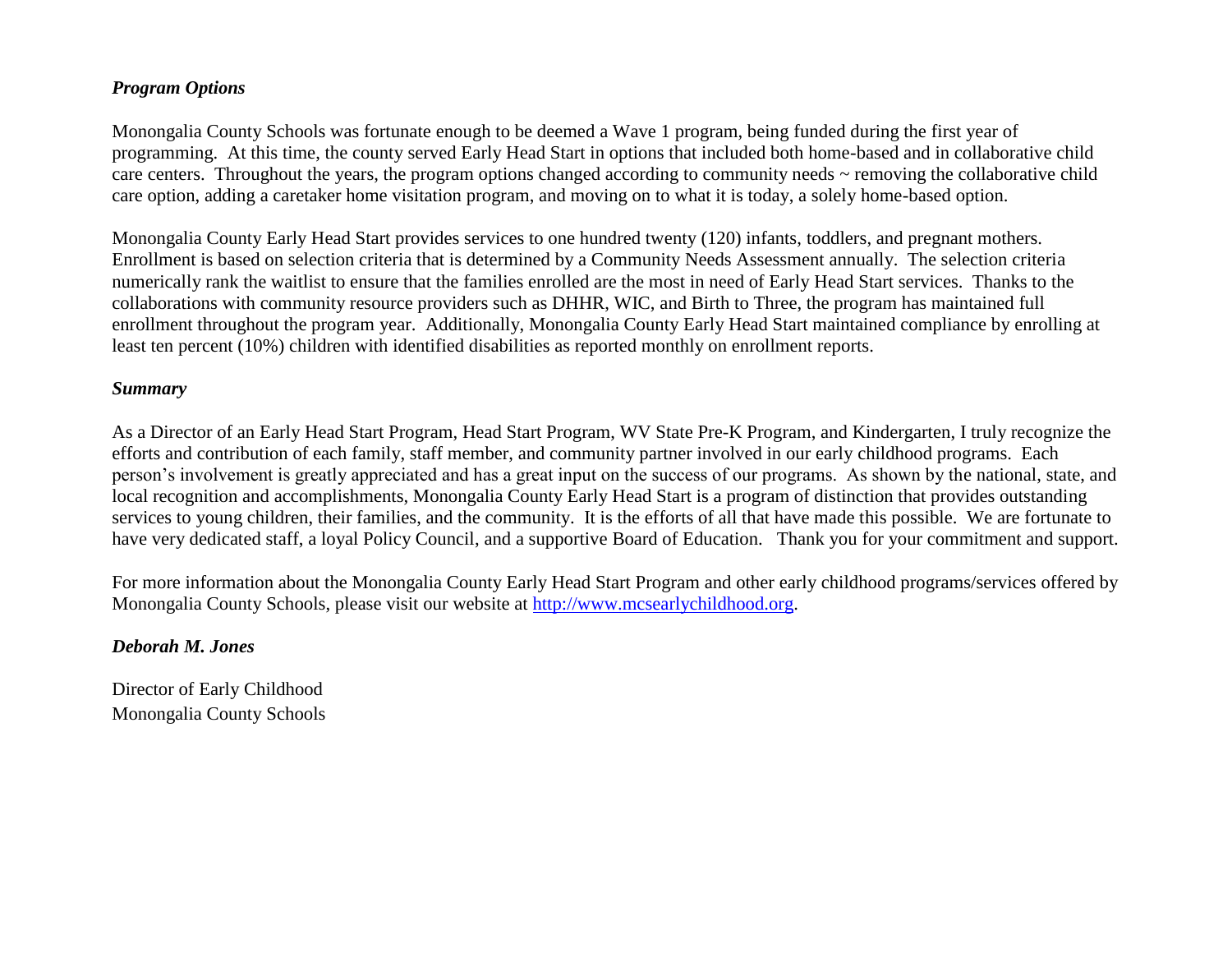

Our vision is to educate and empower families to reach their fullest potential.

### *Mission Statement*

Our mission is to promote healthy prenatal outcomes for pregnant women, enhance the development of infants and toddlers, and promote healthy family functioning.

*Beliefs*

Parents are their children's first and most important teachers. Parenting is the most important and challenging job there is. All families should have access to parenting education and support services.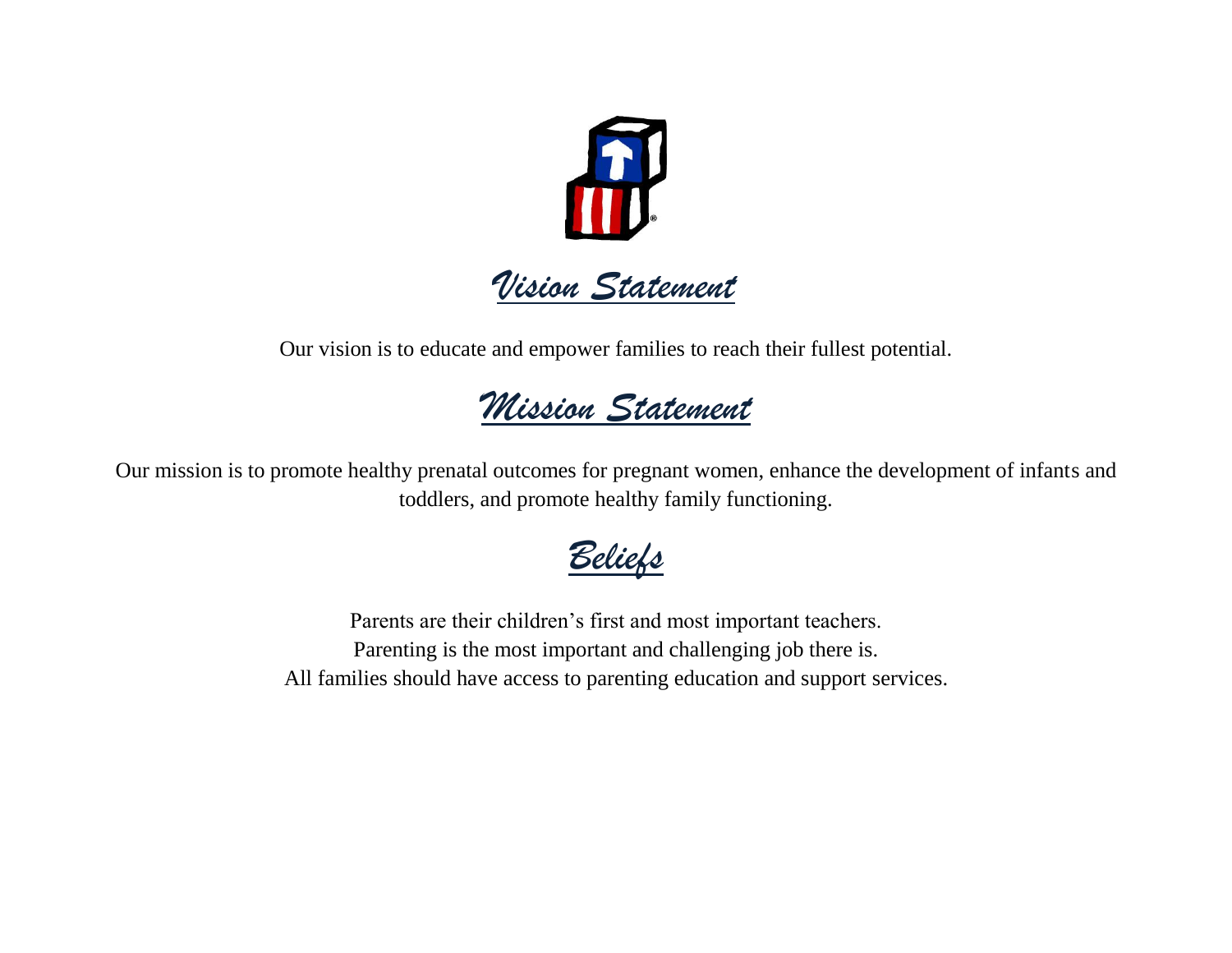## **Financial Information**

#### Financial Information: Public & Private Funds

| Federal Share      | 1,402,522 |
|--------------------|-----------|
| Supplement-COLA    | 13,693    |
| Non-Federal Share  | 354,054   |
| <b>Total Share</b> | 1,770,269 |

#### Financial Information: Budgetary Expenditures

| <b>ACCOUNT</b>                                 | <b>BUDGET</b>     | <b>EXPENSE</b>    | <b>ENCUMBRANCE</b> | <b>BALANCE</b> |  |  |
|------------------------------------------------|-------------------|-------------------|--------------------|----------------|--|--|
| <b>PERSONNEL</b>                               | \$<br>969,222.75  | 969,262.07        |                    | (39.32)        |  |  |
| <b>FRINGE BENEFITS</b>                         | 269,322.70        | 268,738.73        |                    | 583.97         |  |  |
| <b>TRAVEL</b>                                  | 8,100.80          | 8,189.70          |                    | (88.90)        |  |  |
| <b>EQUIPMENT</b>                               | 5,123.58          | 5,044.20          |                    | 79.38          |  |  |
| <b>SUPPLIES</b>                                | 61,396.51         | 69,446.71         |                    | (8,050.20)     |  |  |
| <b>CONTRACTUAL</b>                             | 12,611.25         | 10,673.75         |                    | 1,937.50       |  |  |
| <b>OTHER</b>                                   | 28,751.22         | 23,921.49         |                    | 4,829.73       |  |  |
| <b>INDIRECT COST</b>                           | 28,490.19         | 27,742.35         |                    | 747.84         |  |  |
| <b>TOTAL</b>                                   | Ś<br>1,383,019.00 | Ś<br>1,383,019.00 |                    | 0.00           |  |  |
| % of Total Award of Expenditures to date: 100% |                   |                   |                    |                |  |  |

| <b>ACCOUNT</b>                                 | <b>BUDGET</b> | <b>EXPENSE</b>  | <b>ENCUMBRANCE</b> | <b>BALANCE</b> |
|------------------------------------------------|---------------|-----------------|--------------------|----------------|
| <b>PERSONNEL</b>                               | 9614.16       | \$<br>9614.16   |                    | 0.00           |
| <b>FRINGE BENEFITS</b>                         | 2752.46       | 2697.41         |                    | 55.05          |
| <b>TRAVEL</b>                                  | 5,829.13      | 5,785.57        |                    | 43.56          |
| <b>CONTRACTUAL</b>                             | 15,000.25     | 15,0968.86      |                    | (98.61)        |
| <b>TOTAL</b>                                   | 33,196.00     | \$<br>33,196.00 |                    | 0.00           |
| % of Total Award of Expenditures to date: 100% |               |                 |                    |                |
|                                                |               |                 |                    |                |
|                                                |               |                 |                    |                |

| Total Award | .416.215.00 | .416.215.00 | 0.00 |
|-------------|-------------|-------------|------|
|             |             |             |      |

**Non-Federal Share: 354,054 / 354,054 = 100% (as of 06/30/18)**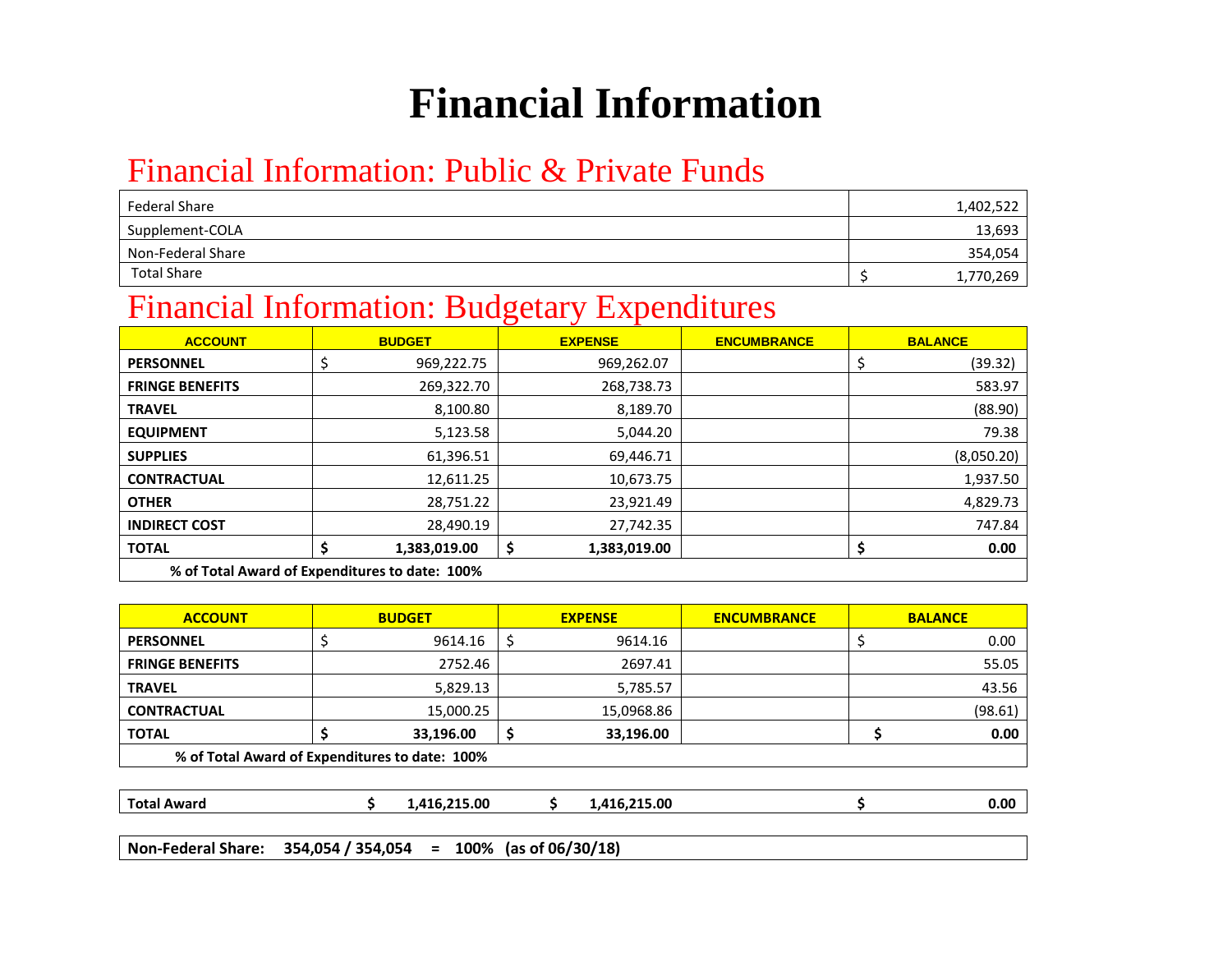### T & TA/Budget Justification

| <b>Description</b>                                          |                    | <b>Disabilities</b>              | <b>Total Expenditures</b> |
|-------------------------------------------------------------|--------------------|----------------------------------|---------------------------|
| a. Personnel                                                |                    | <b>Budget</b>                    |                           |
| 7. 1 Disabilities Personnel @ 230 days/ .10 FTE             | \$                 | 5,734.00                         |                           |
| 7. 1 Coach Personnel @ 200 days/ .10 FTE                    | $\mathsf{\dot{S}}$ | 4,139.00                         |                           |
|                                                             |                    | Sub-Total                        | 9,873.00                  |
|                                                             |                    |                                  |                           |
| b. Fringe Benefits                                          |                    | <b>Budget</b>                    |                           |
| 1. Social Security @ 7.65% + Workers Comp.                  | \$                 | 782.00                           |                           |
| 2. Health Insurance, Optical & Dental - Per Employee Plan   | \$                 | 240.00                           |                           |
| 3. Retirement - Per Employee Plan                           | $\zeta$            | 740.00                           |                           |
|                                                             |                    | <b>Sub-Total Fringe Benefits</b> | 1,762.00                  |
|                                                             |                    | <b>TOTAL PERSONNEL</b>           | 11,635.00                 |
|                                                             |                    |                                  |                           |
| <b>Description</b>                                          |                    | <b>Disabilities</b>              | <b>Total Expenditures</b> |
| c. Travel                                                   |                    | <b>Budget</b>                    |                           |
| 1. Staff and Parent Out-of-Town Travel                      | $\mathsf{S}^-$     | 16,000.00                        |                           |
| Attend Conferences & Trainings to Meet Individual Goals     |                    |                                  |                           |
|                                                             |                    | <b>Total Travel</b>              | 16,000.00                 |
|                                                             |                    |                                  |                           |
| f. Contractual                                              |                    |                                  |                           |
| 5. Other Presenter's Fees Required to Support Training Plan | \$                 | 1.440.00                         |                           |
| 5. Partnership with Community Collaborations to provide     |                    |                                  |                           |
| Community training.                                         | \$                 | 1,211.00                         |                           |
| 5. Child Plus                                               | $\mathsf{\dot{S}}$ | 3,000.00                         |                           |
|                                                             |                    | <b>Total Contractual</b>         | 5,561.00                  |
|                                                             |                    |                                  |                           |
|                                                             |                    |                                  |                           |
|                                                             |                    | <b>TOTAL T &amp; TA Costs</b>    | 33,196.00                 |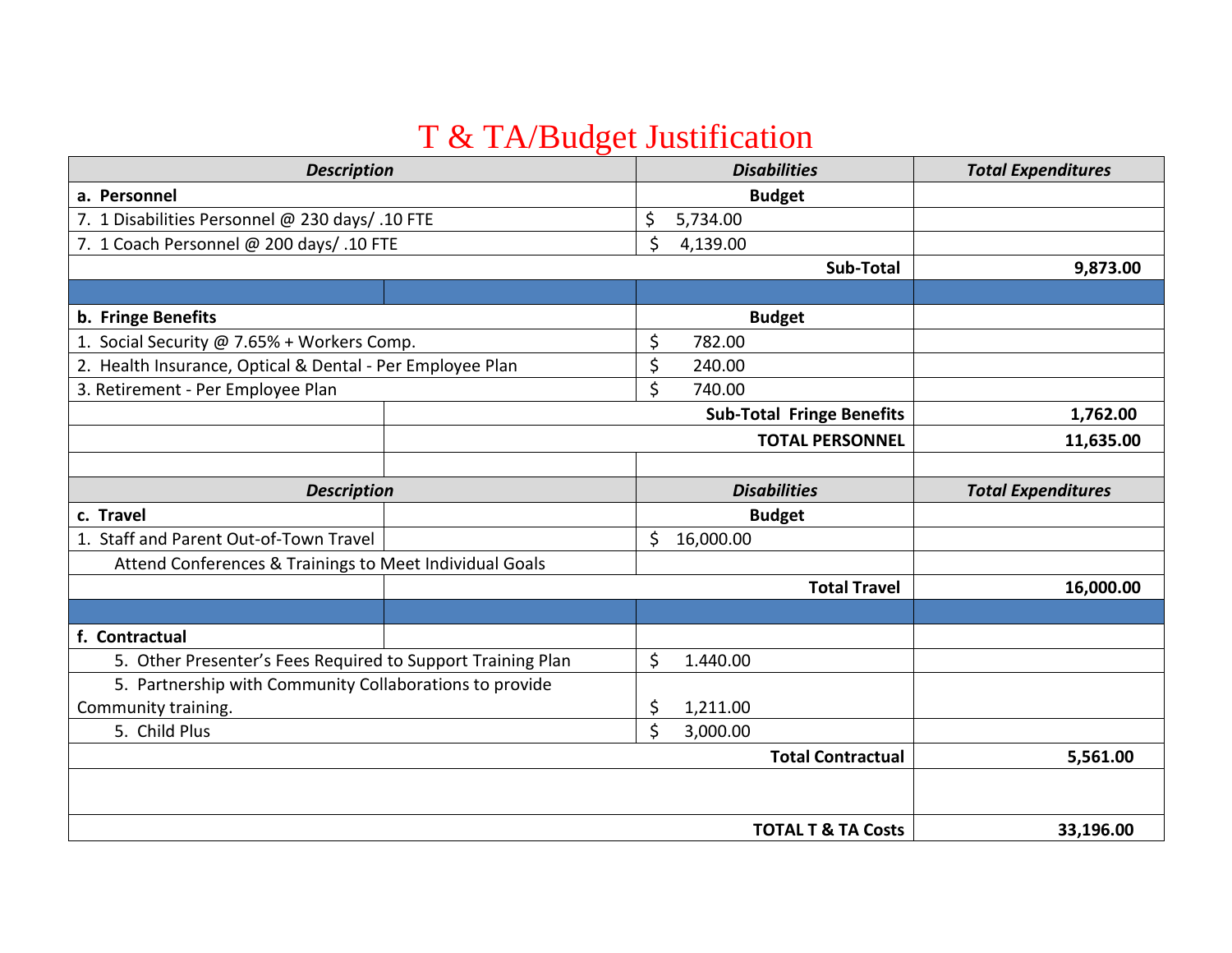### Financial Information: Budget and Budget Justifications

| <b>Description</b>                                                           |           | <b>Expenditure</b> |
|------------------------------------------------------------------------------|-----------|--------------------|
| a. PERSONNEL                                                                 |           |                    |
| <b>Child Health and Development Services Personnel</b>                       |           |                    |
| 4. 9.00 Home Visitors - 230 days/full time                                   |           | \$<br>522,820.00   |
| 4. 1.00 Home Visitors - 215 days/60%                                         |           | \$<br>31,574.00    |
| 6. 1.00 Health and Mental Health Services Personnel - 230 days/75%           |           | \$<br>45,971.00    |
| 6. 1.00 Health and Mental Health Services Personnel - 230 days/60%           |           | \$<br>44,701.00    |
|                                                                              | Sub-Total | \$<br>645,066.00   |
| <b>Family and Community Partnerships Personnel</b>                           |           |                    |
| 10. 1.00 Program Manager and Content Area Expert - 230days/65%fulltime       |           | \$<br>37,269.00    |
| 10. 1.00 Program Manager and Content Area Expert - 200days/90%fulltime       |           | \$<br>37,248.00    |
| 11. 1.00 Other Family & Community Partnership Personnel - 210 days/full time |           | \$<br>33,033.00    |
| 11. 1.00 Other Family & Community Partnership Personnel - 230 days/full time |           | \$<br>38,474.00    |
|                                                                              | Sub-Total | \$<br>146,024.00   |
| <b>Program Design and Management Personnel</b>                               |           |                    |
| 13. 1.00 Early Head Start Director - 261 days/50%                            |           | \$<br>43,959.00    |
| 16. 1.00 Clerical Personnel - 230 days/20%                                   |           | \$<br>6,660.00     |
| 17. 1.00 Fiscal Personnel - 261 days/71.25%                                  |           | \$<br>40,467.00    |
|                                                                              | Sub-Total | Ś<br>91,086.00     |
| <b>Other Personnel</b>                                                       |           |                    |
| 19. 1.00 Maintenance Personnel -230 days/25%                                 |           | \$<br>6,780.00     |
| 19. 1.00 Maintenance Personnel - 261 days/half time 66%                      |           | \$<br>11,734.00    |
| 20. 2.00 Transportation Personnel - 230 days/full time                       |           | \$<br>64,027.00    |
|                                                                              | Sub-Total | \$<br>82,541.00    |
| <b>Total Personnel (6a)</b>                                                  |           | \$<br>964,717.00   |
|                                                                              |           |                    |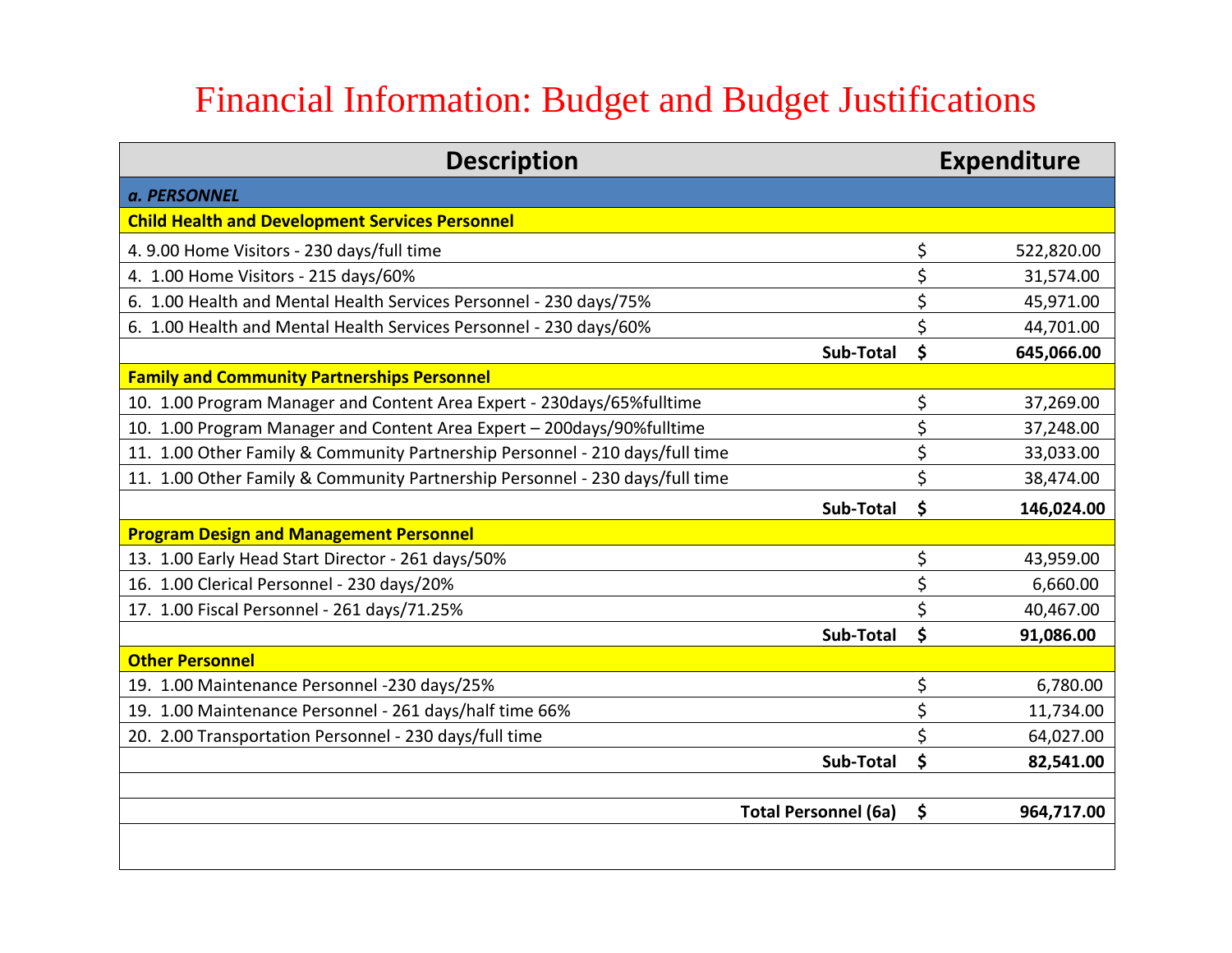| <b>Description</b>                                                                 |    | <b>Expenditure</b> |
|------------------------------------------------------------------------------------|----|--------------------|
| <b>b. FRINGE BENEFITS</b>                                                          |    |                    |
| 1. Social Security (FICA), State Disability, FUTA, Workers' Comp., (SUI)           |    | 81,386.00          |
| 2. Health/Dental/Optical/Life Insurance                                            |    | 115,867.00         |
| 3. Retirement                                                                      |    | 75,706.00          |
| <b>Total Fringe Benefits (6b)</b>                                                  | \$ | 272,959.00         |
| c. TRAVEL                                                                          |    |                    |
| 1. Staff Out-Of-Town Travel (Training, conferences, registrations, food, lodging)  | \$ | 3,000.00           |
| <b>Total Travel (6c)</b>                                                           | \$ | 3,000.00           |
| d. EOUIPMENT                                                                       |    |                    |
| 4. Other Equipment-technology/playground                                           | \$ | 5,000.00           |
| <b>Total Equipment (6d)</b>                                                        | \$ | 5,000.00           |
| e. SUPPLIES                                                                        |    |                    |
| 1. Office Supplies (postage, pens, printer cartridges, paper, Xerox, postage)      |    | 10,416.00          |
| 2. Child and Family Services Supplies (PAT, ASQIII, socialization materials, etc.) |    | 21,277.00          |
| 3. Food Service Supplies - (Program Events, Family Fun Nights, Trainings, etc.)    |    | 7,200.00           |
| 4. Other Supplies-Recruitment                                                      |    | 2,000.00           |
| <b>Total Supplies (6e)</b>                                                         | \$ | 40,893.00          |
| f. CONTRACTUAL                                                                     |    |                    |
| 2. Other: Health Services for Families without Insurance                           |    | 500.00             |
| 8. Other: Contracted translation services for ESL Families                         |    | 5,000.00           |
| 8. Other: Parents as Teachers Curriculum Affiliate Services                        |    | 3,000.00           |
| 8. Other: Speech and Language Support Consultant                                   |    | 2,000.00           |
| <b>Total Contractual (6f)</b>                                                      | Ś  | 10,500.00          |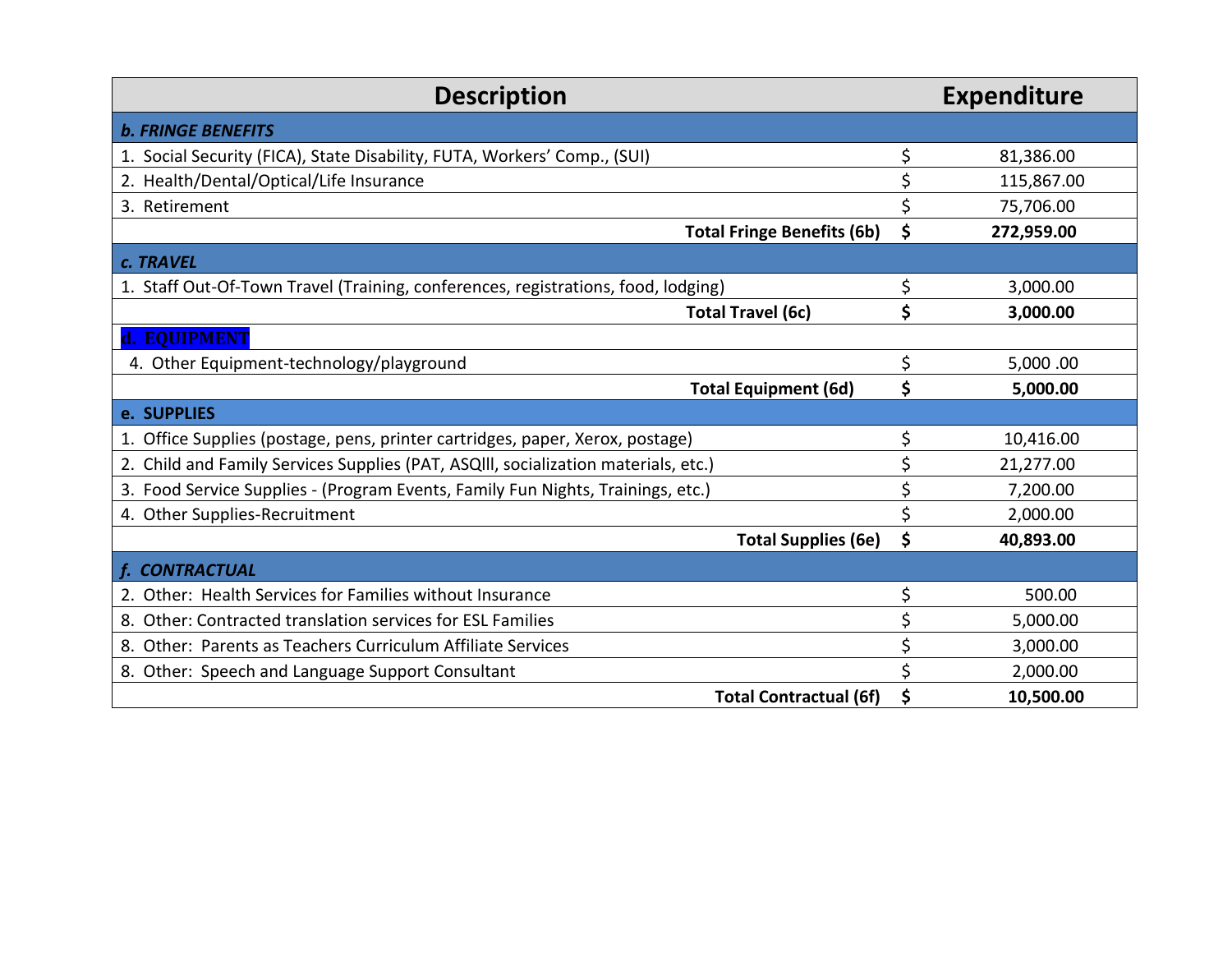| h. OTHER                                                     |   |              |
|--------------------------------------------------------------|---|--------------|
| 4. Utilities                                                 |   | 14,500.00    |
| 6. Building Maintenance and Repair (\$4,000 per buildings)   |   | 13,500.00    |
| 8. Staff travel to county to sites, home visits and meetings |   | 10,000.00    |
| 12. Substitutes for Staff                                    |   | 500.00       |
| 13. Parent Services - Reimbursement for Travel               |   | 800.00       |
| 16. Training and Staff Development (WVHSA, Wipfli, etc.)     |   | 2,349.00     |
| 17. Other: Transportation for Program Vehicles               |   | 15,720.00    |
| a. Taxi Service                                              |   | 500.00       |
| 17. Other: Background Checks                                 |   | 442.00       |
| Total Other (6h)                                             | S | 58,311.00    |
|                                                              |   |              |
| <b>TOTAL DIRECT CHARGES</b>                                  | S | 1,355,380.00 |
| INDIRECT COSTS (Indirect costs 2.06%)                        | S | 27,639.00    |
| <b>TOTAL - ALL BUDGET CATEGORIES</b>                         | S | 1,383,019.00 |
| <b>ALLOWABLE ADMINISTRATIVE COSTS</b>                        |   | 262,973.00   |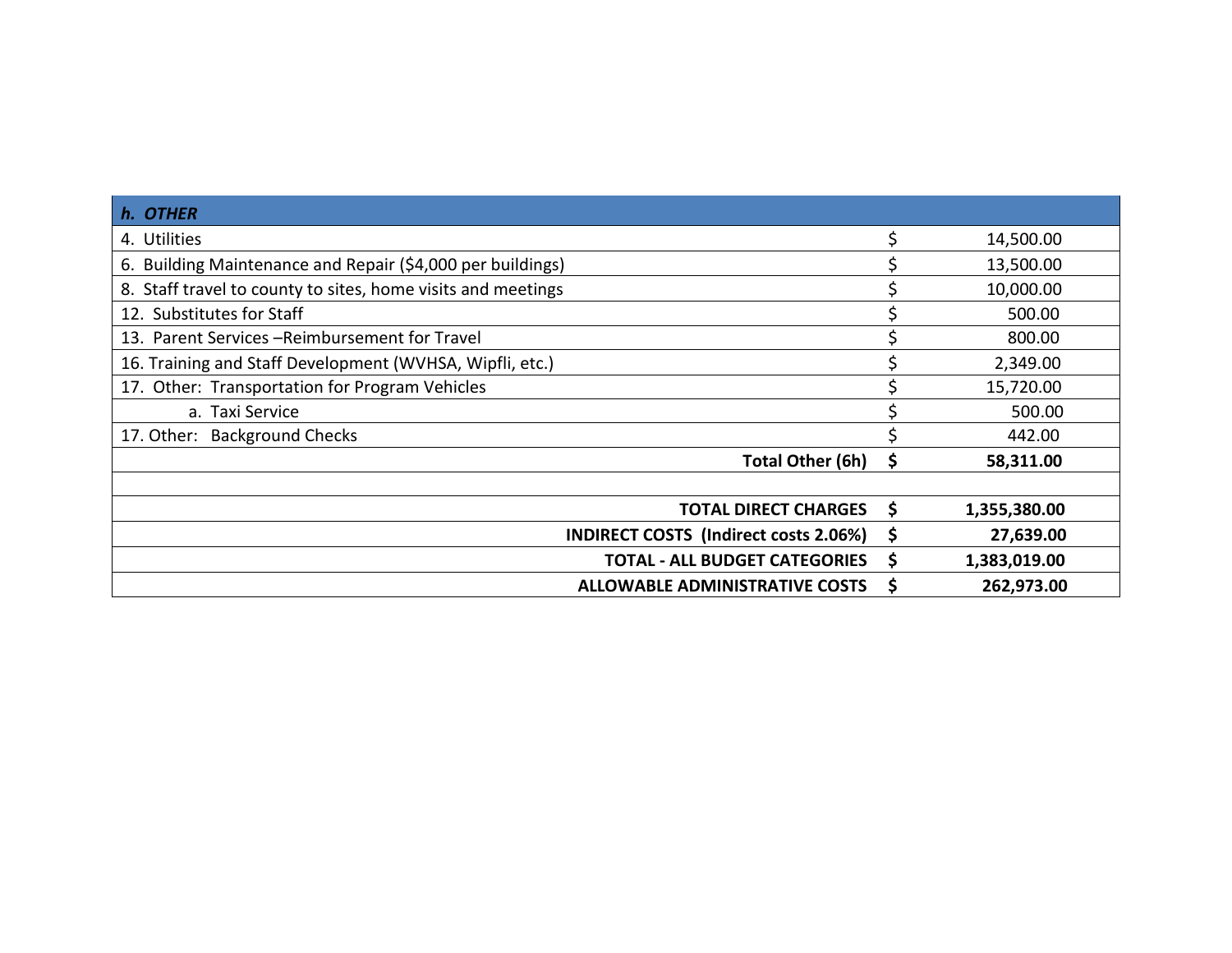#### **Program Information Report Data**

During Program Year 23, Monongalia County Early Head Start had a waitlist of 79 children. A total of 50 children were enrolled from the waitlist during PY 23 while 29 children remained on the wait list. The average monthly enrollment was 100%. Within the program year 112 families were enrolled with 136 children receiving Early Head Start Children. Prenatal services were provided to 14 women during PY 23.



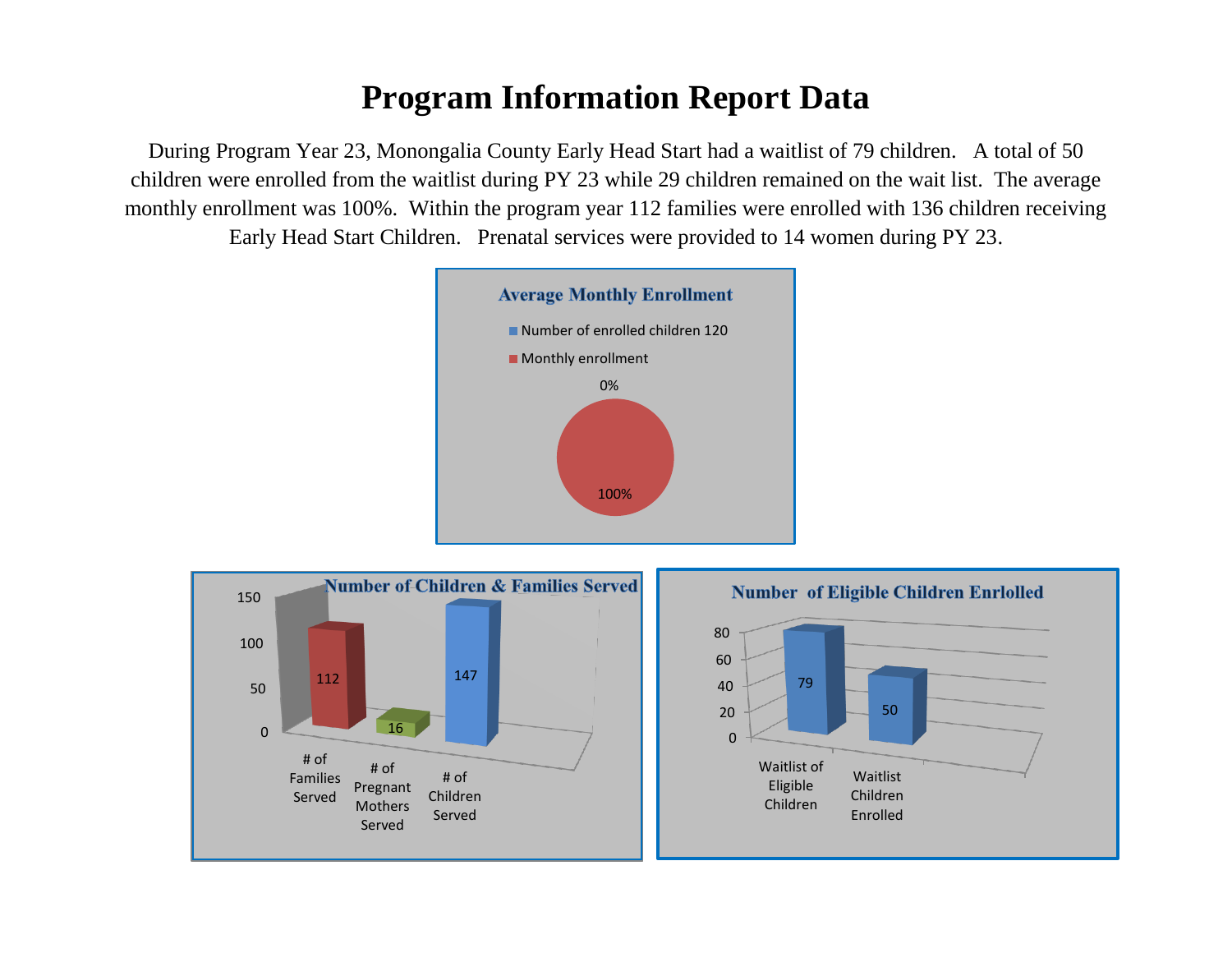#### **Demographic Information**

The demographic information includes race, age of children enrolled, primary language of families, and the number of children with special needs enrolled during program year 23.



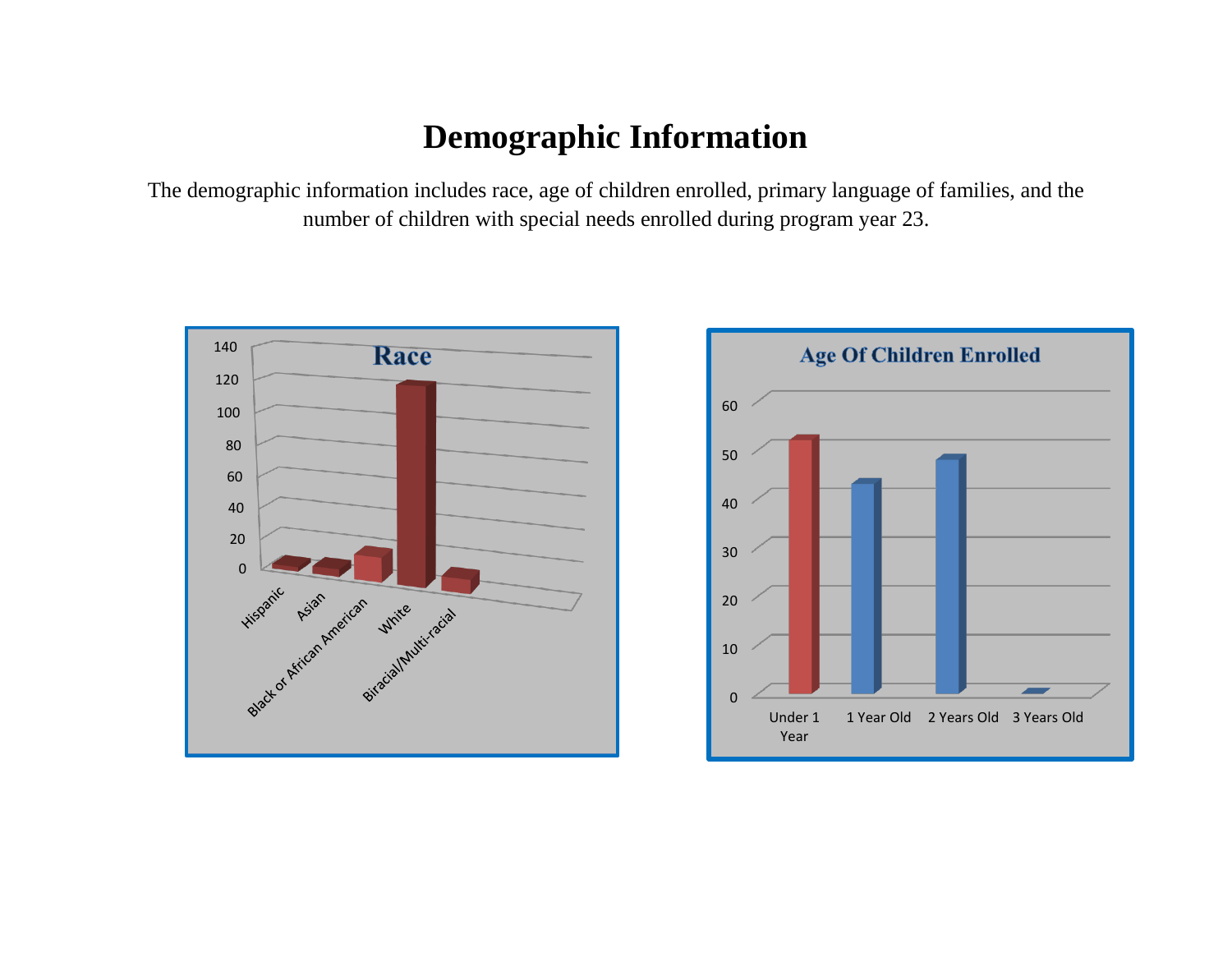

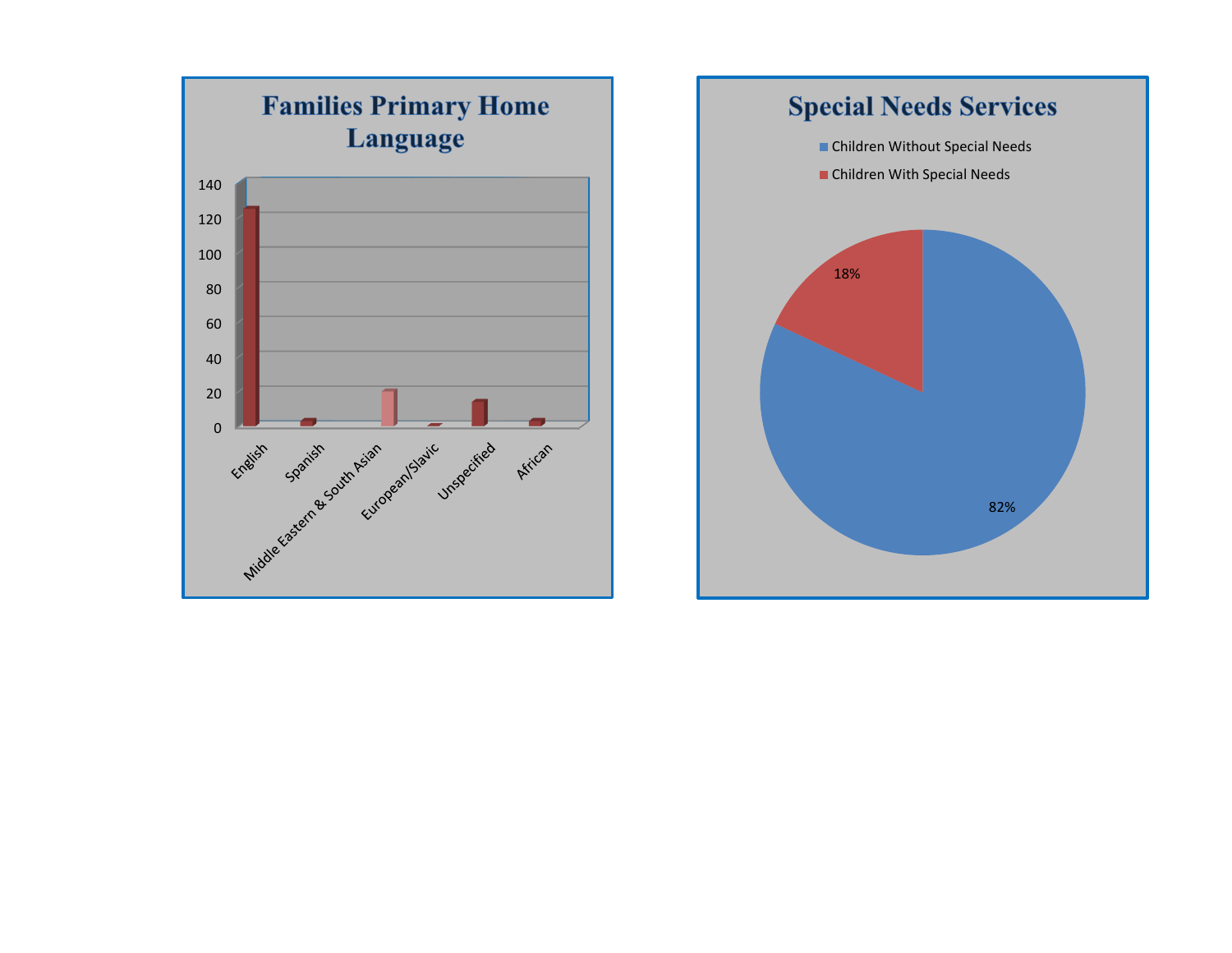### **Health Services**

A total of 144 enrolled children received dental screens during the program year, while 135 children received a medical exam from their primary care physician. At the end of the program year, 134 children were up to date on their immunizations.

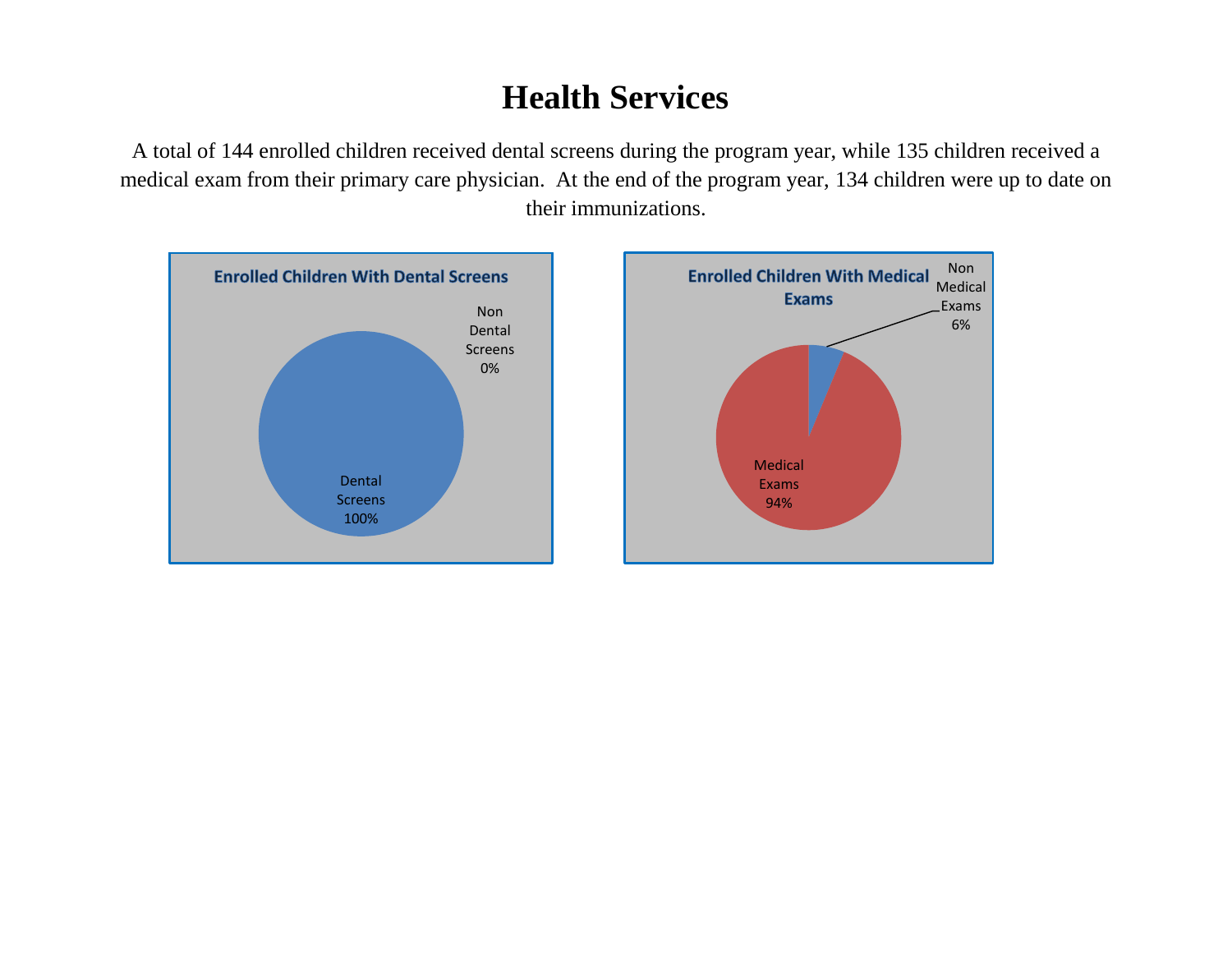#### **Social Services**

 families were served by Early Head Start during PY 23. The graph indicates the resources utilized by families through support from the EHS Staff.

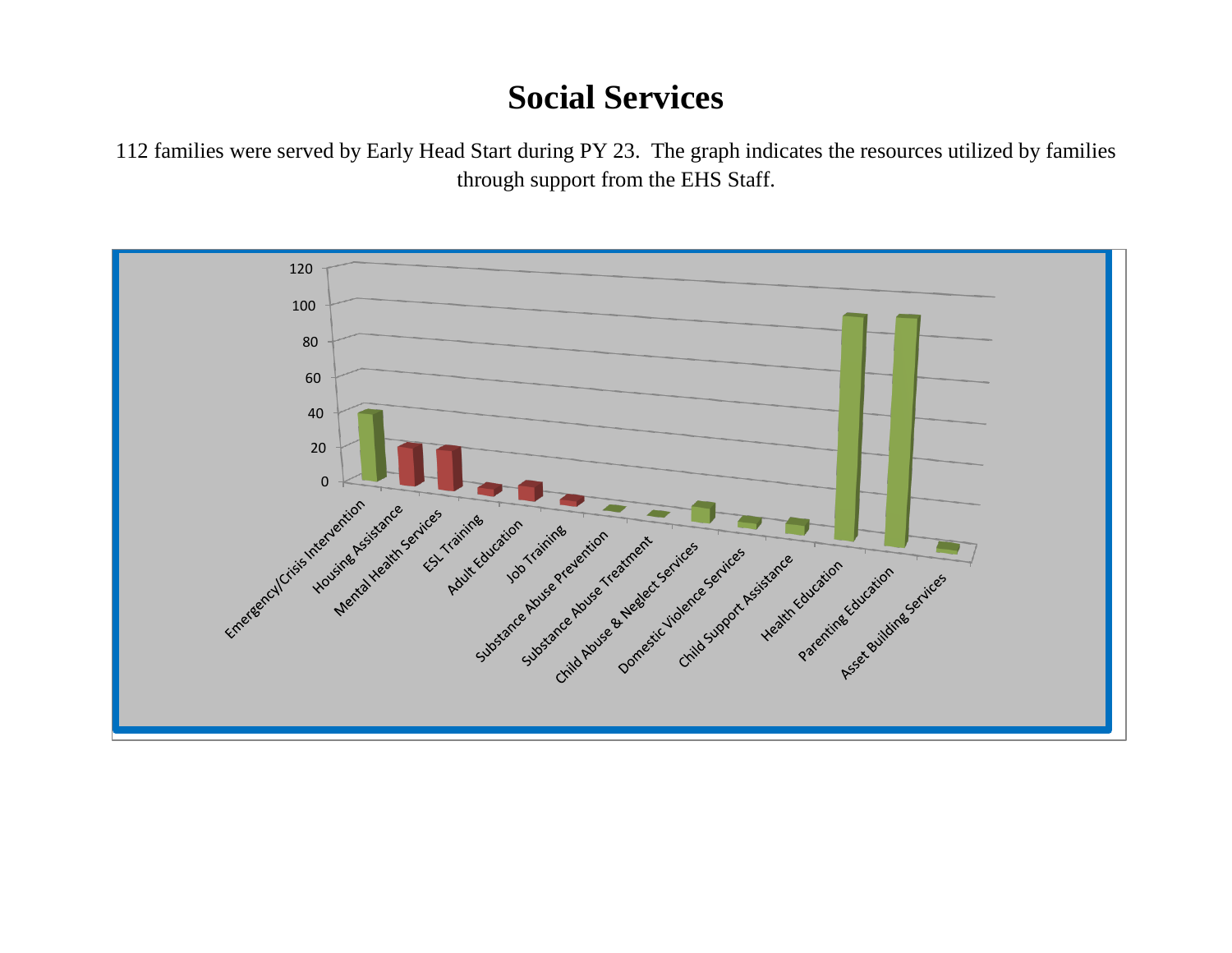#### **Results of the most recent reviews by the Federal Secretary**

From June 4, 2018-June 7, 2018, the Administration for Children and Families (ACF) conducted a Focus Area Two Monitoring Review of the Monongalia County Board of Education Early Head Start program. We wish to thank the governing body, Policy Council, staff, and parents of your program for their cooperation and assistance during the review. This Head Start Review Report has been issued to Dr. Barbara Parsons, Board Chairperson, as legal notice to your agency of the results of the on-site program review.

Based on the information gathered during our review, it was determined that your Early Head Start program is in compliance with all applicable Head Start Program Performance Standards, laws, regulations, and policy requirements. Accordingly, no corrective action is required as this time.

#### *Overview Information*

| <b>Review Type:</b>            | Focus Area Two Monitoring            |
|--------------------------------|--------------------------------------|
| Organization:                  | Monongalia County Board of Education |
| Program Type:                  | Early Head Start                     |
| Team Leader:                   | Kalin Koehn                          |
| From: Responsible HHS Official |                                      |
| Dr. Deborah Bergeron           |                                      |
| Director, Office of Head Start |                                      |

#### *Results of Financial Audit*

Results of the most recent Financial Audit available for public viewing at the Monongalia County Board of Education 13 South High Street Morgantown, WV 26501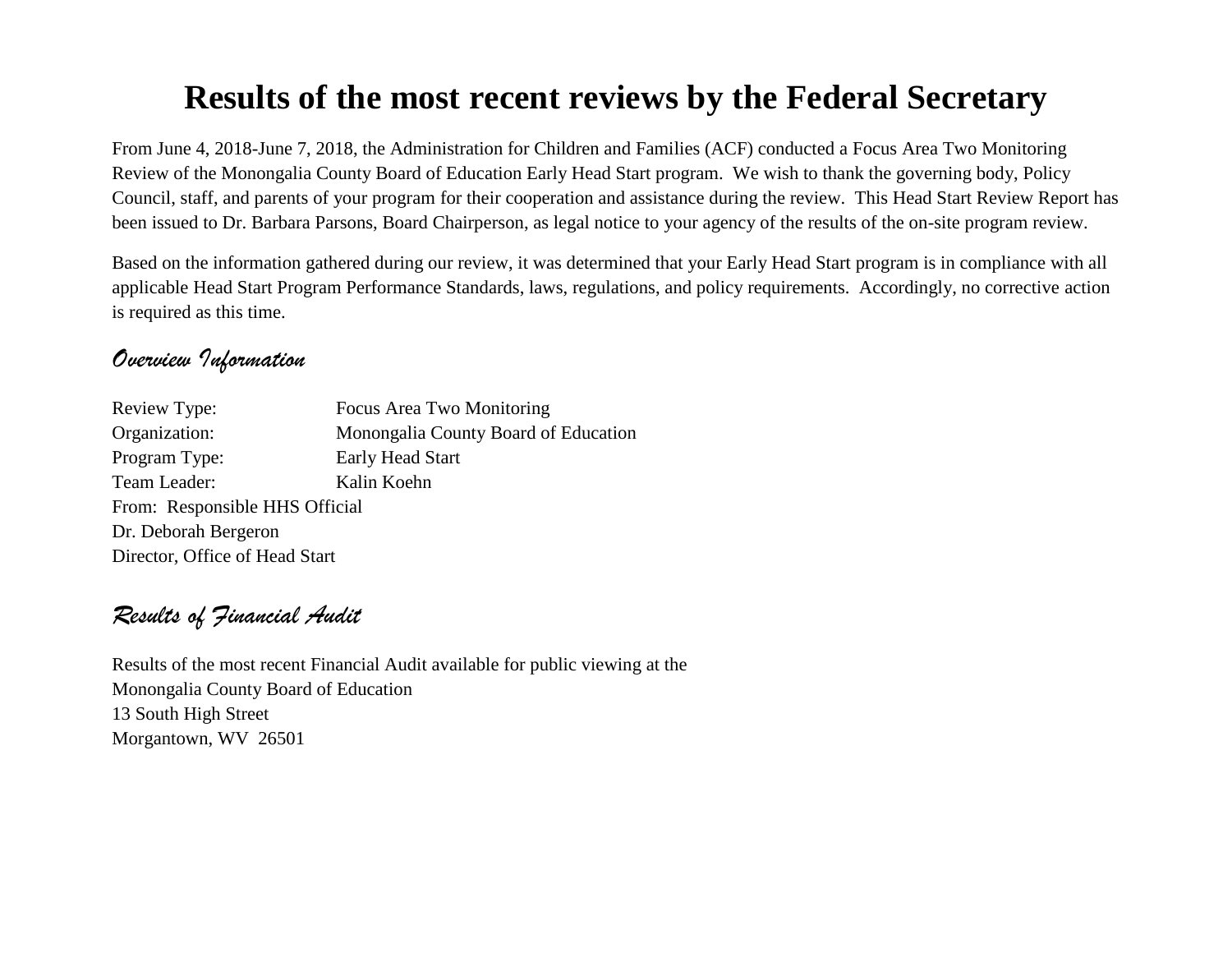#### **Parent Involvement Activities**

Many activities were provided for families to participate in throughout the year. These events were organized to offer the families an opportunity to socialize with their children and other Early Head Start families.

As per program protocol, Parent Policy Council meetings were conducted monthly while alternating sites between the Early Head Start Centers, with one being located in the Western end of the county. Each center conducted eight Parent Committee meetings while participating in trainings as well. A Parent Interest Survey is completed each year to determine training topics. Some training topics included Financial Literacy, Photo Journaling, and First Aid/CPR.

Monthly Socializations and weekly home visits are provided for enrolled families. Such events provide opportunities for one on one participation as well as group activities. Topics for socializations included gardening where children planted a flower and two vegetables while learning how to take care of the plants, Pumpkin Picnic, building chalk boards, supporting breast feeding, and nutrition. During the home visits families receive information about their child's development and a variety of community resources.

Family Fun Nights provide the whole family an opportunity to share a meal or enjoy developmentally appropriate activities for all children in the home. Some events included a Thanksgiving dinner, a multi-cultural dinner, and a field day at the park.

Families also had an opportunity to participate in field trips such as the WVU Farm Kids Day, Totsickles at the ice rink and Kindermusick.

Community events such as a Summer Stroll, Stand for Children, a Christmas party sponsored by local Firefighters, Christmas Parade, Health Fair, Easter Egg Hunts, Reading Rally, and Tax Preparation were offered to our families.

Early Head Start continues to offer the Teens as Parent Program in three local high schools along with socializations during after school hours.

Families received support in areas such as home ownership, rental assistance, utility assistance and weatherization, and holiday assistance through various community agencies.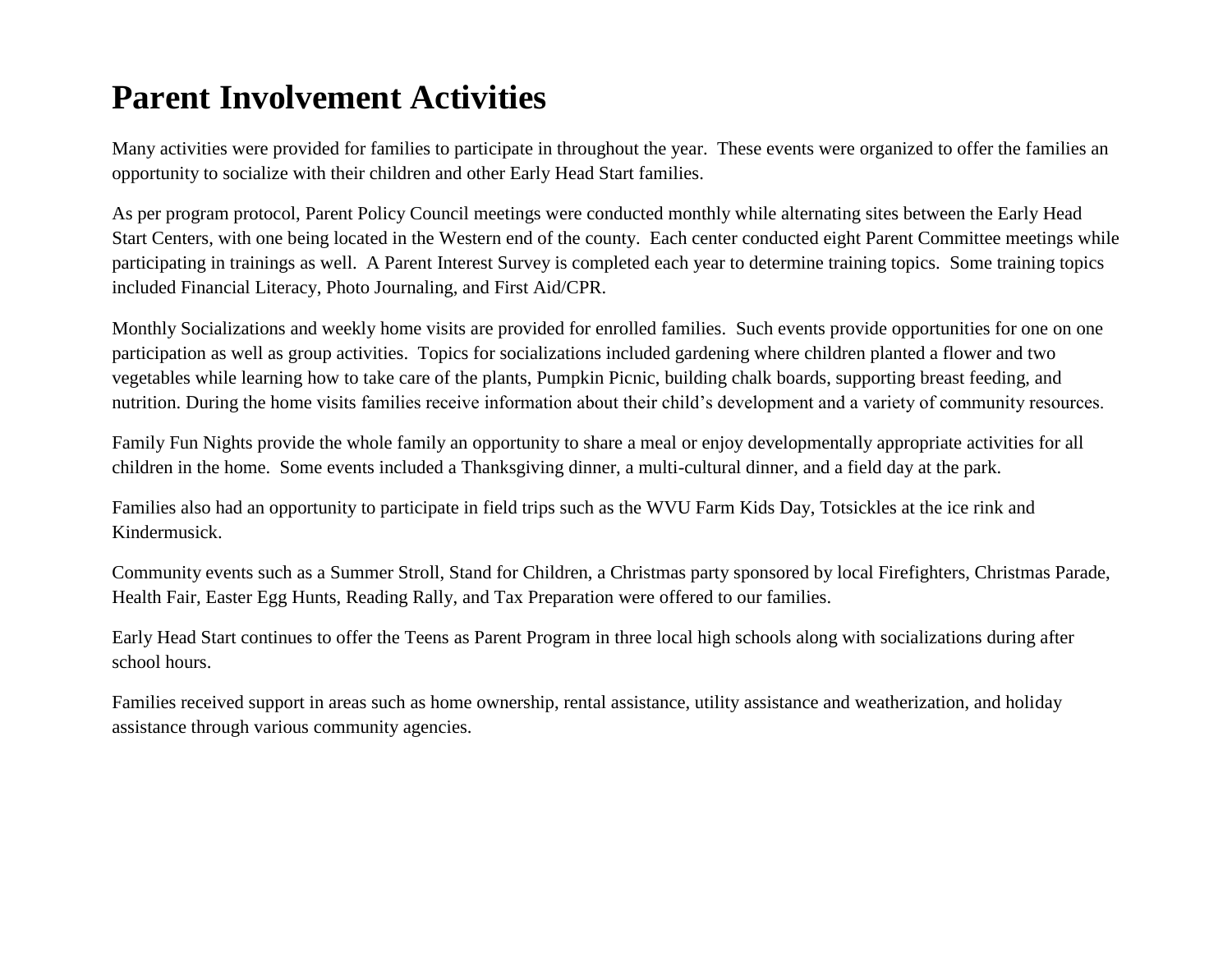### **Preparing Children for Preschool**

Family Service Specialists provide weekly home visits to children and families, providing instruction in the Parent as Teachers Curriculum. This helps parents work with teachers to provide activities that stimulate children's motor, language, and social/emotions development. Staff also refers children and families to various community resources, such as Birth to Three, and encourages parents to be strong advocates for their children. Family Service Specialist aide and support parents in their participation with the disability referral process by attending meetings with them and helping them to understand the process. Finally, Early Head Start ensures smooth transition to Head Start/Pre-K by helping parents complete the application paperwork, planning and implementing transition socializations, scheduling transition visits at schools and child care centers, and meeting with Head Start/Pre-K staff to aide in the continuation of services.

#### **School Readiness**

All Head Start and Early Head Start agencies must establish program goals for improving school readiness of children that appropriately reflect the ages of children participating in the program from birth to five. Monongalia County Early Head Start has begun to work to meet this requirement by establishing a School Readiness Team to ensure compliance. This team is comprised of Early Head Start and Head Start staff and parents.

The provides the program with a guide to develop and implement strong support services for programs serving infants and toddlers. Such services are delivered to infants, toddlers and their families to support child development and early learning across the five essential domains framed within the program's school readiness goals. The school readiness goals for infants and toddlers created by the School Readiness Team align with the [Head Start Child Development and Early Learning Framework](http://eclkc.ohs.acf.hhs.gov/hslc/tta-system/teaching/eecd/Assessment/Child%20Outcomes/revised-child-outcomes.html) (HSCDELF) around the five essential domains, as well as State early learning guidelines and the requirements and expectations of the schools, as they apply to infants and toddlers.

Monongalia County Early Head Start considers children's development and early learning progresses through a developmental sequence, or continuum, from birth to age five. The School Readiness Team has ensured that each goal, along with its objectives, appropriately and accurately reflect the various ages and stages of the children. Although the program's school readiness goals broadly apply to birth to five, the indicators which mark children's status and progress for the goal – as well as the strategies used to foster learning and development - are different and need to reflect the varying developmental needs and skill progression from infancy and toddlerhood through preschool.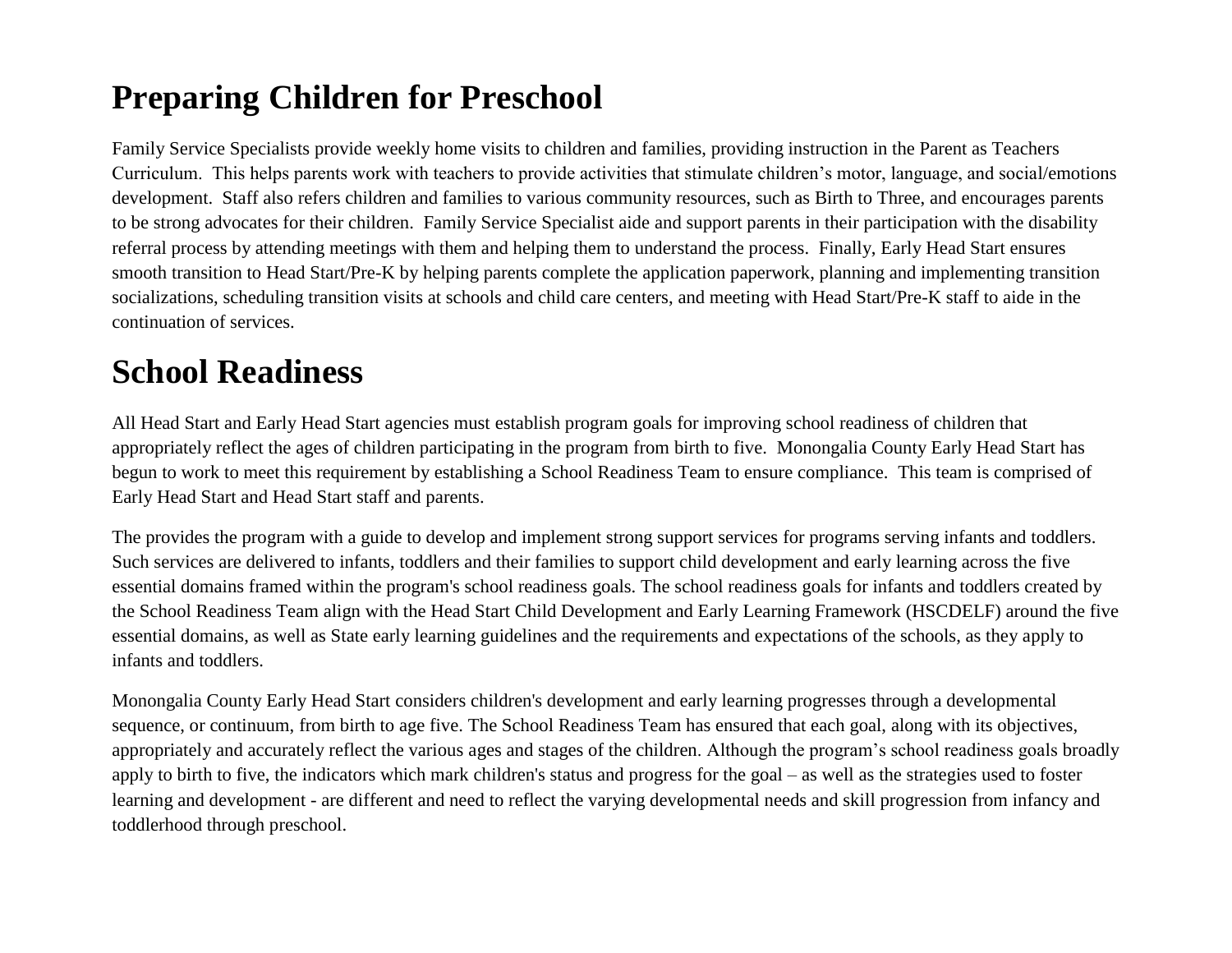The School Readiness Team meets at regularly scheduled intervals. During these meetings, the Team follows the "Four Strategic Steps" and ensures that the procedures used are appropriate for each age: infants, toddlers, and preschool-aged children. The four action steps outlined in the attachment to the Program Information on School Readiness [\[ACF-PI-HS-11-04](http://eclkc.ohs.acf.hhs.gov/hslc/standards/IMs_and_PIs_in_PDF/PDF_PIs/PI2011/ACF-PI-HS-11-04.pdf) [PDF, 30KB]] are:

- Establish school readiness goals across domains that adopt and align to the Head Start Child Development and Early Learning Framework, state early learning guidelines, and LEA expectations
- Create and implement an action plan for achieving school readiness goals
- Assess child progress on an ongoing basis and aggregate and analyze data multiple times throughout the
- Examine data for patterns of progress for groups of children in order to revise, or develop and implement plans for program improvement

Family Service Specialists provide weekly home visits to children and families, providing instruction through the Parent as Teachers Curriculum. This helps parent's work with home visitors to provide activities that support the school readiness goals established by the programs. Staff also refers children and families to various community resources, such as Birth to Three, and encourages parents to be strong advocates for their child. Family Service Specialist aide and support parents in their participation with the disability referral process by attending meetings with them and helping them to understand the process. These activities and program offerings provide data to support progress toward the program school readiness goals outlined below. The School Readiness Team publish data three times annually, beginning in 2012-2013, in relation to the goals. Goals will be reviewed frequently to ensure that they relate to the current needs of children and families enrolled.

Goals and Goal Outcome Data can be obtained from our office upon request or viewed on our website at: <http://www.mcsearlychildhood.org/sr/index.cfm>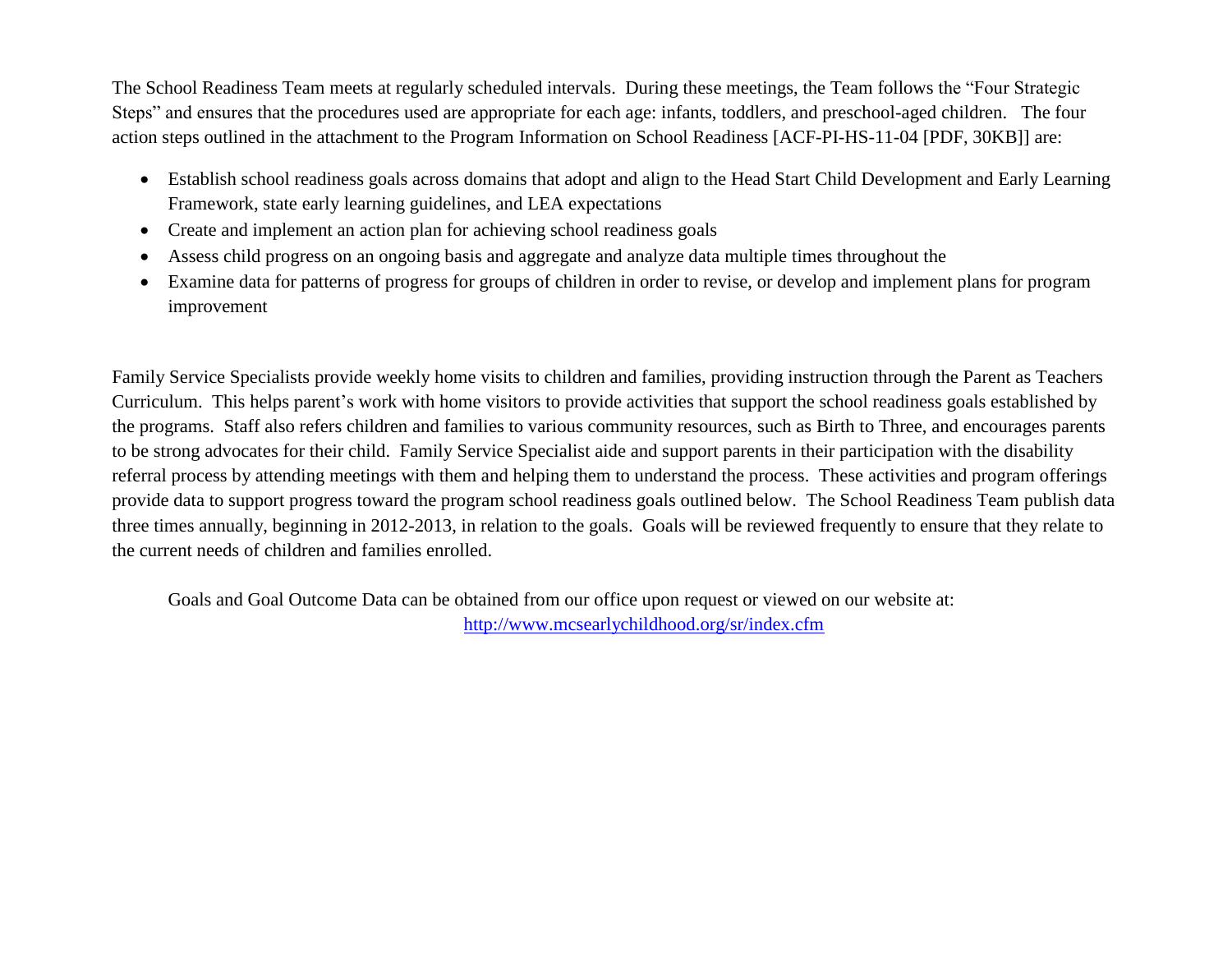Domain: Approaches to Learning

**EHS Sub Domain: Emotional and Behavior Self-Regulation HS Sub Domain: Cooperation**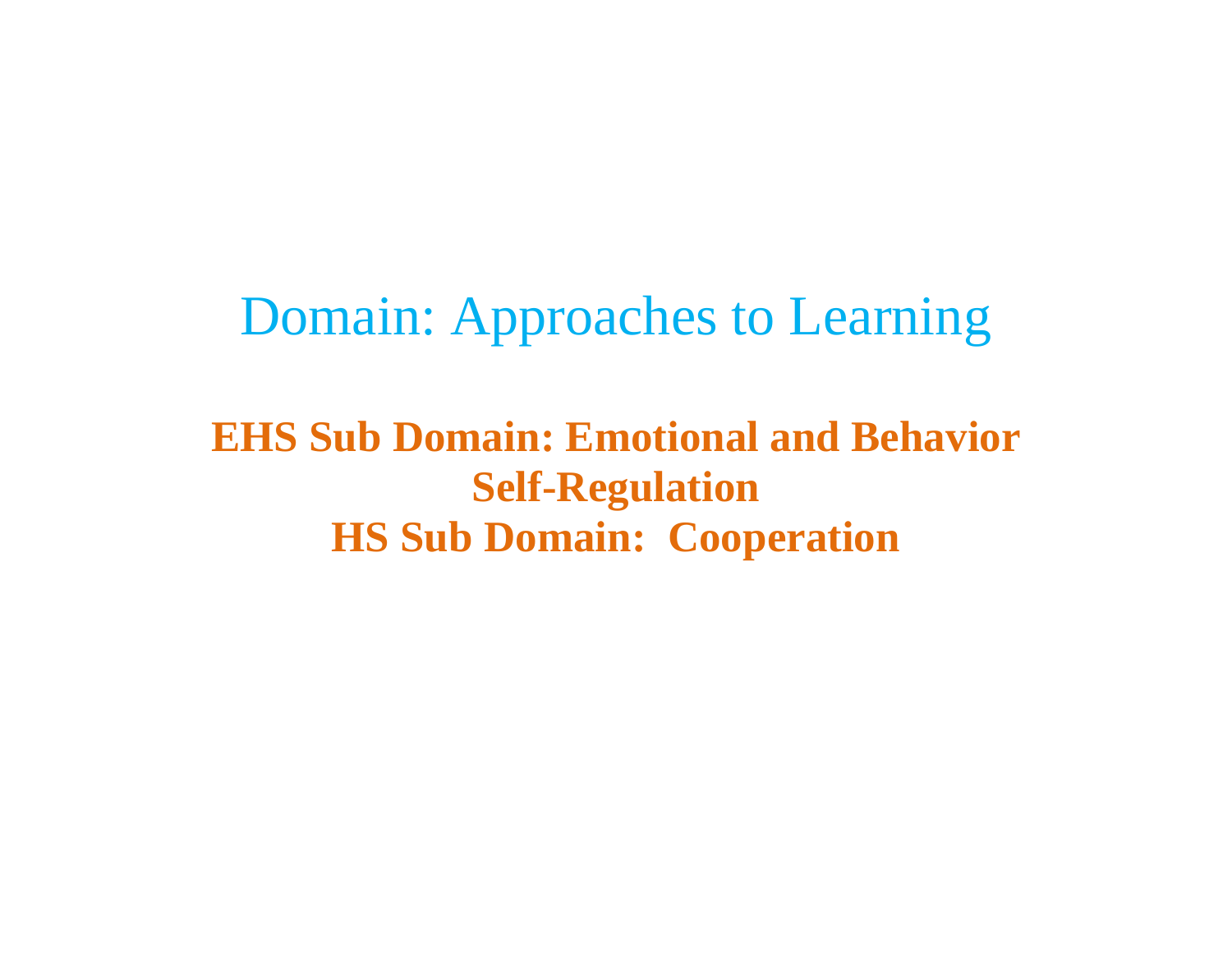| . Goal - IT-ATL2 - Child will manage actions and behavior with support of familiar adults.<br>. Dev. Progression - Child will respond to attentive caregiving by quieting or calming down, such as when being fed or being comforted during moments of physical<br>distress<br>Young Infant<br>• Assessment Tools - PAT Milestones<br>Goal<br>• Reflections and Observations - (MS B-1.5 mth Social Emotional #4), (MS 1.5-3.5 Social Emotional #4), (MS 3.5-5.5 Social Emotional #2), (MS 5.5-8 Social Emotional #1),<br>. Goal - IT-ATL2 - Child will manage actions and behavior with support of familiar adults.<br>. Dev. Progression - Child will look to familiar adults for assistance and guidance with actions and behavior. May try to calm self by sucking on fingers or thumbs when<br>overly excited or distressed.<br>• Assessment Tools - PAT Milestones<br>Mobile Infant  <br>Goal<br>• Reflections and Observations - (MS 8-14 mth Social Emotional #9)<br>. Goal - IT-ATL2 - Child will manage actions and behavior with support of familiar adults.<br>. Dev. Progression- Child will begin to manage and adjust actions and behavior with the guidance of familiar adults using words or signs such as "stop" or "no" during<br>conflict with peer instead of hitting. Lets adults know when they are hungry or tired.<br>• Assessment Tools- PAT Milestones<br>Older Infant<br>• Reflections and Observations - (MS 14-24 mth Social Emotional #9) ; (MS 24-36 mth Social Emotional #3)<br>Goal<br>. Goal - ELS - Child will interact coopratively with adults and other children<br>follow some basic rules for managing actions and behavior in familiar settings.<br>Preschool<br>• Assessment Tools - WV Early Learning Scale<br>• Reflections and Observations - (ELS Strand: Quality and Attributes of Cooperative Play 6.2)<br>Goal<br>. Goal - Family will provide opportunities for the child/ren to complete activities presented by caregivers and staff<br>• Assessment Tools - Monthly Activity Calendar Data Report for HS/Socialization Attendance Rates for EHS<br>. Reflections and Observations - Families will complete monthly activity calendars and will attend Socialization events<br><b>Family Goal</b><br>. PFCE Framework Outcomes Addressed: #2, #3, #5<br>. Goal #1 - Create developmentally appropriate classrooms for transitioning three-year-old children<br>. Goal #2 - Increase knowledge of Parent, Family and Community Engagement Framework (PFCE) to support Early Head Start families<br>• Goal #3 - Provide families with support to obtain and retain adequate and affordable housing<br><b>Program Goa</b> |                                                                                                                                                                       |
|-----------------------------------------------------------------------------------------------------------------------------------------------------------------------------------------------------------------------------------------------------------------------------------------------------------------------------------------------------------------------------------------------------------------------------------------------------------------------------------------------------------------------------------------------------------------------------------------------------------------------------------------------------------------------------------------------------------------------------------------------------------------------------------------------------------------------------------------------------------------------------------------------------------------------------------------------------------------------------------------------------------------------------------------------------------------------------------------------------------------------------------------------------------------------------------------------------------------------------------------------------------------------------------------------------------------------------------------------------------------------------------------------------------------------------------------------------------------------------------------------------------------------------------------------------------------------------------------------------------------------------------------------------------------------------------------------------------------------------------------------------------------------------------------------------------------------------------------------------------------------------------------------------------------------------------------------------------------------------------------------------------------------------------------------------------------------------------------------------------------------------------------------------------------------------------------------------------------------------------------------------------------------------------------------------------------------------------------------------------------------------------------------------------------------------------------------------------------------------------------------------------------------------------------------------------------------------------------------------------------------------------------------------------------------------|-----------------------------------------------------------------------------------------------------------------------------------------------------------------------|
|                                                                                                                                                                                                                                                                                                                                                                                                                                                                                                                                                                                                                                                                                                                                                                                                                                                                                                                                                                                                                                                                                                                                                                                                                                                                                                                                                                                                                                                                                                                                                                                                                                                                                                                                                                                                                                                                                                                                                                                                                                                                                                                                                                                                                                                                                                                                                                                                                                                                                                                                                                                                                                                                             |                                                                                                                                                                       |
|                                                                                                                                                                                                                                                                                                                                                                                                                                                                                                                                                                                                                                                                                                                                                                                                                                                                                                                                                                                                                                                                                                                                                                                                                                                                                                                                                                                                                                                                                                                                                                                                                                                                                                                                                                                                                                                                                                                                                                                                                                                                                                                                                                                                                                                                                                                                                                                                                                                                                                                                                                                                                                                                             |                                                                                                                                                                       |
|                                                                                                                                                                                                                                                                                                                                                                                                                                                                                                                                                                                                                                                                                                                                                                                                                                                                                                                                                                                                                                                                                                                                                                                                                                                                                                                                                                                                                                                                                                                                                                                                                                                                                                                                                                                                                                                                                                                                                                                                                                                                                                                                                                                                                                                                                                                                                                                                                                                                                                                                                                                                                                                                             |                                                                                                                                                                       |
|                                                                                                                                                                                                                                                                                                                                                                                                                                                                                                                                                                                                                                                                                                                                                                                                                                                                                                                                                                                                                                                                                                                                                                                                                                                                                                                                                                                                                                                                                                                                                                                                                                                                                                                                                                                                                                                                                                                                                                                                                                                                                                                                                                                                                                                                                                                                                                                                                                                                                                                                                                                                                                                                             |                                                                                                                                                                       |
|                                                                                                                                                                                                                                                                                                                                                                                                                                                                                                                                                                                                                                                                                                                                                                                                                                                                                                                                                                                                                                                                                                                                                                                                                                                                                                                                                                                                                                                                                                                                                                                                                                                                                                                                                                                                                                                                                                                                                                                                                                                                                                                                                                                                                                                                                                                                                                                                                                                                                                                                                                                                                                                                             |                                                                                                                                                                       |
|                                                                                                                                                                                                                                                                                                                                                                                                                                                                                                                                                                                                                                                                                                                                                                                                                                                                                                                                                                                                                                                                                                                                                                                                                                                                                                                                                                                                                                                                                                                                                                                                                                                                                                                                                                                                                                                                                                                                                                                                                                                                                                                                                                                                                                                                                                                                                                                                                                                                                                                                                                                                                                                                             |                                                                                                                                                                       |
|                                                                                                                                                                                                                                                                                                                                                                                                                                                                                                                                                                                                                                                                                                                                                                                                                                                                                                                                                                                                                                                                                                                                                                                                                                                                                                                                                                                                                                                                                                                                                                                                                                                                                                                                                                                                                                                                                                                                                                                                                                                                                                                                                                                                                                                                                                                                                                                                                                                                                                                                                                                                                                                                             |                                                                                                                                                                       |
|                                                                                                                                                                                                                                                                                                                                                                                                                                                                                                                                                                                                                                                                                                                                                                                                                                                                                                                                                                                                                                                                                                                                                                                                                                                                                                                                                                                                                                                                                                                                                                                                                                                                                                                                                                                                                                                                                                                                                                                                                                                                                                                                                                                                                                                                                                                                                                                                                                                                                                                                                                                                                                                                             |                                                                                                                                                                       |
|                                                                                                                                                                                                                                                                                                                                                                                                                                                                                                                                                                                                                                                                                                                                                                                                                                                                                                                                                                                                                                                                                                                                                                                                                                                                                                                                                                                                                                                                                                                                                                                                                                                                                                                                                                                                                                                                                                                                                                                                                                                                                                                                                                                                                                                                                                                                                                                                                                                                                                                                                                                                                                                                             |                                                                                                                                                                       |
|                                                                                                                                                                                                                                                                                                                                                                                                                                                                                                                                                                                                                                                                                                                                                                                                                                                                                                                                                                                                                                                                                                                                                                                                                                                                                                                                                                                                                                                                                                                                                                                                                                                                                                                                                                                                                                                                                                                                                                                                                                                                                                                                                                                                                                                                                                                                                                                                                                                                                                                                                                                                                                                                             |                                                                                                                                                                       |
|                                                                                                                                                                                                                                                                                                                                                                                                                                                                                                                                                                                                                                                                                                                                                                                                                                                                                                                                                                                                                                                                                                                                                                                                                                                                                                                                                                                                                                                                                                                                                                                                                                                                                                                                                                                                                                                                                                                                                                                                                                                                                                                                                                                                                                                                                                                                                                                                                                                                                                                                                                                                                                                                             |                                                                                                                                                                       |
|                                                                                                                                                                                                                                                                                                                                                                                                                                                                                                                                                                                                                                                                                                                                                                                                                                                                                                                                                                                                                                                                                                                                                                                                                                                                                                                                                                                                                                                                                                                                                                                                                                                                                                                                                                                                                                                                                                                                                                                                                                                                                                                                                                                                                                                                                                                                                                                                                                                                                                                                                                                                                                                                             |                                                                                                                                                                       |
|                                                                                                                                                                                                                                                                                                                                                                                                                                                                                                                                                                                                                                                                                                                                                                                                                                                                                                                                                                                                                                                                                                                                                                                                                                                                                                                                                                                                                                                                                                                                                                                                                                                                                                                                                                                                                                                                                                                                                                                                                                                                                                                                                                                                                                                                                                                                                                                                                                                                                                                                                                                                                                                                             |                                                                                                                                                                       |
|                                                                                                                                                                                                                                                                                                                                                                                                                                                                                                                                                                                                                                                                                                                                                                                                                                                                                                                                                                                                                                                                                                                                                                                                                                                                                                                                                                                                                                                                                                                                                                                                                                                                                                                                                                                                                                                                                                                                                                                                                                                                                                                                                                                                                                                                                                                                                                                                                                                                                                                                                                                                                                                                             |                                                                                                                                                                       |
|                                                                                                                                                                                                                                                                                                                                                                                                                                                                                                                                                                                                                                                                                                                                                                                                                                                                                                                                                                                                                                                                                                                                                                                                                                                                                                                                                                                                                                                                                                                                                                                                                                                                                                                                                                                                                                                                                                                                                                                                                                                                                                                                                                                                                                                                                                                                                                                                                                                                                                                                                                                                                                                                             |                                                                                                                                                                       |
|                                                                                                                                                                                                                                                                                                                                                                                                                                                                                                                                                                                                                                                                                                                                                                                                                                                                                                                                                                                                                                                                                                                                                                                                                                                                                                                                                                                                                                                                                                                                                                                                                                                                                                                                                                                                                                                                                                                                                                                                                                                                                                                                                                                                                                                                                                                                                                                                                                                                                                                                                                                                                                                                             |                                                                                                                                                                       |
|                                                                                                                                                                                                                                                                                                                                                                                                                                                                                                                                                                                                                                                                                                                                                                                                                                                                                                                                                                                                                                                                                                                                                                                                                                                                                                                                                                                                                                                                                                                                                                                                                                                                                                                                                                                                                                                                                                                                                                                                                                                                                                                                                                                                                                                                                                                                                                                                                                                                                                                                                                                                                                                                             |                                                                                                                                                                       |
|                                                                                                                                                                                                                                                                                                                                                                                                                                                                                                                                                                                                                                                                                                                                                                                                                                                                                                                                                                                                                                                                                                                                                                                                                                                                                                                                                                                                                                                                                                                                                                                                                                                                                                                                                                                                                                                                                                                                                                                                                                                                                                                                                                                                                                                                                                                                                                                                                                                                                                                                                                                                                                                                             |                                                                                                                                                                       |
|                                                                                                                                                                                                                                                                                                                                                                                                                                                                                                                                                                                                                                                                                                                                                                                                                                                                                                                                                                                                                                                                                                                                                                                                                                                                                                                                                                                                                                                                                                                                                                                                                                                                                                                                                                                                                                                                                                                                                                                                                                                                                                                                                                                                                                                                                                                                                                                                                                                                                                                                                                                                                                                                             | . IT-ATL2 Indicator: Child will partipcate in and follows everyday routines with support; will communicate verbally or non-verbally about basic needs; will learn and |
|                                                                                                                                                                                                                                                                                                                                                                                                                                                                                                                                                                                                                                                                                                                                                                                                                                                                                                                                                                                                                                                                                                                                                                                                                                                                                                                                                                                                                                                                                                                                                                                                                                                                                                                                                                                                                                                                                                                                                                                                                                                                                                                                                                                                                                                                                                                                                                                                                                                                                                                                                                                                                                                                             |                                                                                                                                                                       |
|                                                                                                                                                                                                                                                                                                                                                                                                                                                                                                                                                                                                                                                                                                                                                                                                                                                                                                                                                                                                                                                                                                                                                                                                                                                                                                                                                                                                                                                                                                                                                                                                                                                                                                                                                                                                                                                                                                                                                                                                                                                                                                                                                                                                                                                                                                                                                                                                                                                                                                                                                                                                                                                                             |                                                                                                                                                                       |
|                                                                                                                                                                                                                                                                                                                                                                                                                                                                                                                                                                                                                                                                                                                                                                                                                                                                                                                                                                                                                                                                                                                                                                                                                                                                                                                                                                                                                                                                                                                                                                                                                                                                                                                                                                                                                                                                                                                                                                                                                                                                                                                                                                                                                                                                                                                                                                                                                                                                                                                                                                                                                                                                             |                                                                                                                                                                       |
|                                                                                                                                                                                                                                                                                                                                                                                                                                                                                                                                                                                                                                                                                                                                                                                                                                                                                                                                                                                                                                                                                                                                                                                                                                                                                                                                                                                                                                                                                                                                                                                                                                                                                                                                                                                                                                                                                                                                                                                                                                                                                                                                                                                                                                                                                                                                                                                                                                                                                                                                                                                                                                                                             |                                                                                                                                                                       |
|                                                                                                                                                                                                                                                                                                                                                                                                                                                                                                                                                                                                                                                                                                                                                                                                                                                                                                                                                                                                                                                                                                                                                                                                                                                                                                                                                                                                                                                                                                                                                                                                                                                                                                                                                                                                                                                                                                                                                                                                                                                                                                                                                                                                                                                                                                                                                                                                                                                                                                                                                                                                                                                                             |                                                                                                                                                                       |
|                                                                                                                                                                                                                                                                                                                                                                                                                                                                                                                                                                                                                                                                                                                                                                                                                                                                                                                                                                                                                                                                                                                                                                                                                                                                                                                                                                                                                                                                                                                                                                                                                                                                                                                                                                                                                                                                                                                                                                                                                                                                                                                                                                                                                                                                                                                                                                                                                                                                                                                                                                                                                                                                             |                                                                                                                                                                       |
|                                                                                                                                                                                                                                                                                                                                                                                                                                                                                                                                                                                                                                                                                                                                                                                                                                                                                                                                                                                                                                                                                                                                                                                                                                                                                                                                                                                                                                                                                                                                                                                                                                                                                                                                                                                                                                                                                                                                                                                                                                                                                                                                                                                                                                                                                                                                                                                                                                                                                                                                                                                                                                                                             |                                                                                                                                                                       |
|                                                                                                                                                                                                                                                                                                                                                                                                                                                                                                                                                                                                                                                                                                                                                                                                                                                                                                                                                                                                                                                                                                                                                                                                                                                                                                                                                                                                                                                                                                                                                                                                                                                                                                                                                                                                                                                                                                                                                                                                                                                                                                                                                                                                                                                                                                                                                                                                                                                                                                                                                                                                                                                                             |                                                                                                                                                                       |
|                                                                                                                                                                                                                                                                                                                                                                                                                                                                                                                                                                                                                                                                                                                                                                                                                                                                                                                                                                                                                                                                                                                                                                                                                                                                                                                                                                                                                                                                                                                                                                                                                                                                                                                                                                                                                                                                                                                                                                                                                                                                                                                                                                                                                                                                                                                                                                                                                                                                                                                                                                                                                                                                             |                                                                                                                                                                       |
|                                                                                                                                                                                                                                                                                                                                                                                                                                                                                                                                                                                                                                                                                                                                                                                                                                                                                                                                                                                                                                                                                                                                                                                                                                                                                                                                                                                                                                                                                                                                                                                                                                                                                                                                                                                                                                                                                                                                                                                                                                                                                                                                                                                                                                                                                                                                                                                                                                                                                                                                                                                                                                                                             |                                                                                                                                                                       |
|                                                                                                                                                                                                                                                                                                                                                                                                                                                                                                                                                                                                                                                                                                                                                                                                                                                                                                                                                                                                                                                                                                                                                                                                                                                                                                                                                                                                                                                                                                                                                                                                                                                                                                                                                                                                                                                                                                                                                                                                                                                                                                                                                                                                                                                                                                                                                                                                                                                                                                                                                                                                                                                                             |                                                                                                                                                                       |
|                                                                                                                                                                                                                                                                                                                                                                                                                                                                                                                                                                                                                                                                                                                                                                                                                                                                                                                                                                                                                                                                                                                                                                                                                                                                                                                                                                                                                                                                                                                                                                                                                                                                                                                                                                                                                                                                                                                                                                                                                                                                                                                                                                                                                                                                                                                                                                                                                                                                                                                                                                                                                                                                             |                                                                                                                                                                       |
|                                                                                                                                                                                                                                                                                                                                                                                                                                                                                                                                                                                                                                                                                                                                                                                                                                                                                                                                                                                                                                                                                                                                                                                                                                                                                                                                                                                                                                                                                                                                                                                                                                                                                                                                                                                                                                                                                                                                                                                                                                                                                                                                                                                                                                                                                                                                                                                                                                                                                                                                                                                                                                                                             |                                                                                                                                                                       |
|                                                                                                                                                                                                                                                                                                                                                                                                                                                                                                                                                                                                                                                                                                                                                                                                                                                                                                                                                                                                                                                                                                                                                                                                                                                                                                                                                                                                                                                                                                                                                                                                                                                                                                                                                                                                                                                                                                                                                                                                                                                                                                                                                                                                                                                                                                                                                                                                                                                                                                                                                                                                                                                                             |                                                                                                                                                                       |
|                                                                                                                                                                                                                                                                                                                                                                                                                                                                                                                                                                                                                                                                                                                                                                                                                                                                                                                                                                                                                                                                                                                                                                                                                                                                                                                                                                                                                                                                                                                                                                                                                                                                                                                                                                                                                                                                                                                                                                                                                                                                                                                                                                                                                                                                                                                                                                                                                                                                                                                                                                                                                                                                             |                                                                                                                                                                       |
|                                                                                                                                                                                                                                                                                                                                                                                                                                                                                                                                                                                                                                                                                                                                                                                                                                                                                                                                                                                                                                                                                                                                                                                                                                                                                                                                                                                                                                                                                                                                                                                                                                                                                                                                                                                                                                                                                                                                                                                                                                                                                                                                                                                                                                                                                                                                                                                                                                                                                                                                                                                                                                                                             |                                                                                                                                                                       |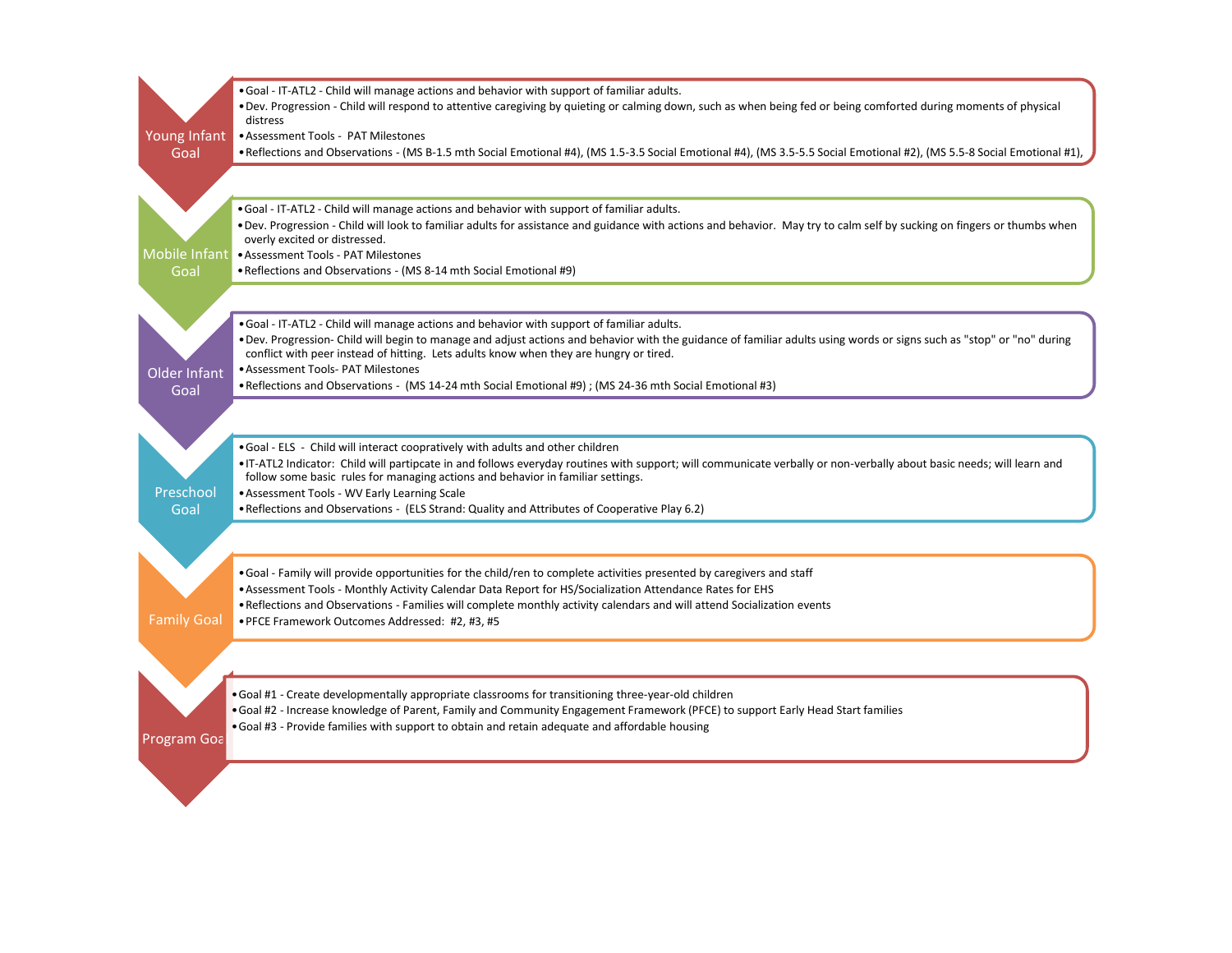## Domain: Cognition

**EHS Sub Domain: Exploration and Discovery HS Sub Domain: Scientific Inquiry**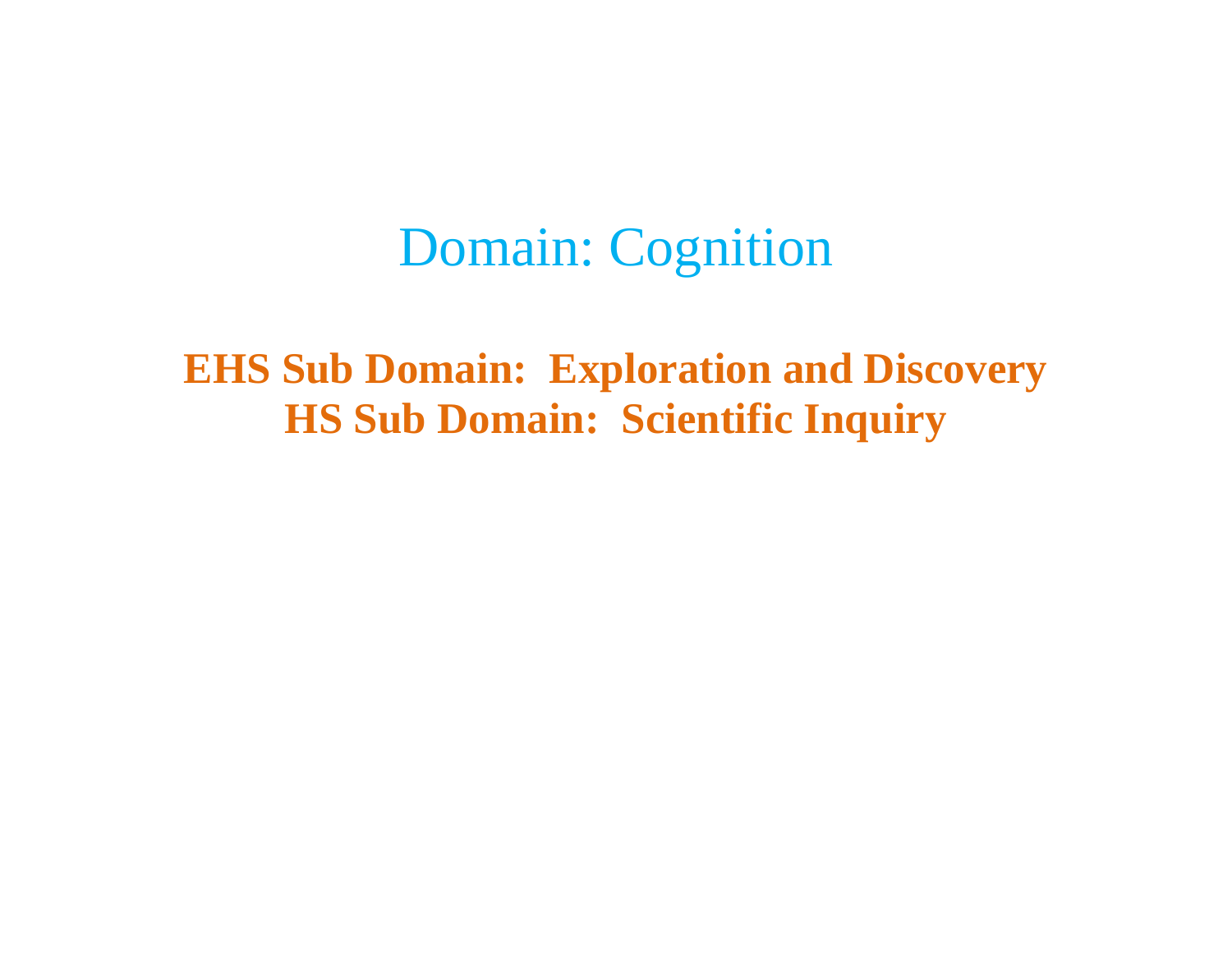| Young Infant          | • Goal - IT-C1 - Child will actively explore people and objects to understand self, others and objects.<br>• Dev. Progression - Child will use the senses and a variety of actions to examine people and objects, such as mouthing, touching, shaking or dropping.<br>• Assessment Tools - PAT Milestones<br>• Reflections and Observations - (MS B-1.5 mth Intellectual #1), (MS 1.5-3.5 Intellectual #4), (MS 3.5-5.5 Intellectual #1), (MS 5.5-8 Intellectual #5),                                         |
|-----------------------|---------------------------------------------------------------------------------------------------------------------------------------------------------------------------------------------------------------------------------------------------------------------------------------------------------------------------------------------------------------------------------------------------------------------------------------------------------------------------------------------------------------|
| Goal                  |                                                                                                                                                                                                                                                                                                                                                                                                                                                                                                               |
| Mobile Infant<br>Goal | • Goal - IT-C1 - Child will actively explore people and objects to understand self, others and objects.<br>• Dev. Progression - Child will act intentionally to achieve a goal or when manipulating an object, such as trying to get an adult to do something or trying different ways<br>to reach a toy under a table.<br>• Assessment Tools - PAT Milestones<br>• Reflections and Observations - (MS 8-14 mth Intellectual #2)                                                                              |
|                       |                                                                                                                                                                                                                                                                                                                                                                                                                                                                                                               |
| Older Infant          | • Goal - IT-C1 - Child will actively explore people and objects to understand self, others and objects.<br>. Dev. Progression- Child will observe and experiment with how things work, seeks informaiton from others, or will experiment with different behaviors to see how<br>people and objects react.<br>• Assessment Tools - PAT Milestones                                                                                                                                                              |
| Goal                  | . Reflections and Observations - (MS 14-24 mths Intellectual #1); (MS 24-36 mths Intellectual #5)                                                                                                                                                                                                                                                                                                                                                                                                             |
| Preschool<br>Goal     | • Goal - ELS - Child will uses senses and a variety of tools to gather information, investigate materials and observe relationships<br>• IT-C1 Indicator - Child will learn about characteristics of people and properties and uses of objects through the senses and active exploration; will experiment with<br>objeccts or materials to answer "what?", "why?", or "how?" questions.<br>• Assessment Tools - WV Early Learning Scale<br>• Reflections and Observations - (ELS Strand: Investigation - 4.3) |
| <b>Family Goal</b>    | • Goal - Family will provide opportunities for the child/ren to explore science/nature in the community<br>. Assessment Tools - Monthly Activity Calendar Data Report for HS/Socialization Attendance Rates for EHS<br>. Reflections and Observations - Families will complete monthly activity calendars/families will attend Socialization events<br>• PFCE Framework Outcomes Addressed: #2, #3, #5                                                                                                        |
|                       |                                                                                                                                                                                                                                                                                                                                                                                                                                                                                                               |
|                       | • Goal #1 - Create developmentally appropriate classrooms for transitioning three-year-old children<br>. Goal #2 - Increase knowledge of Parent, Family and Community Engagement Framework (PFCE) to support Early Head Start families<br>• Goal #3 - Provide families with support to obtain and retain adequate and affordable housing                                                                                                                                                                      |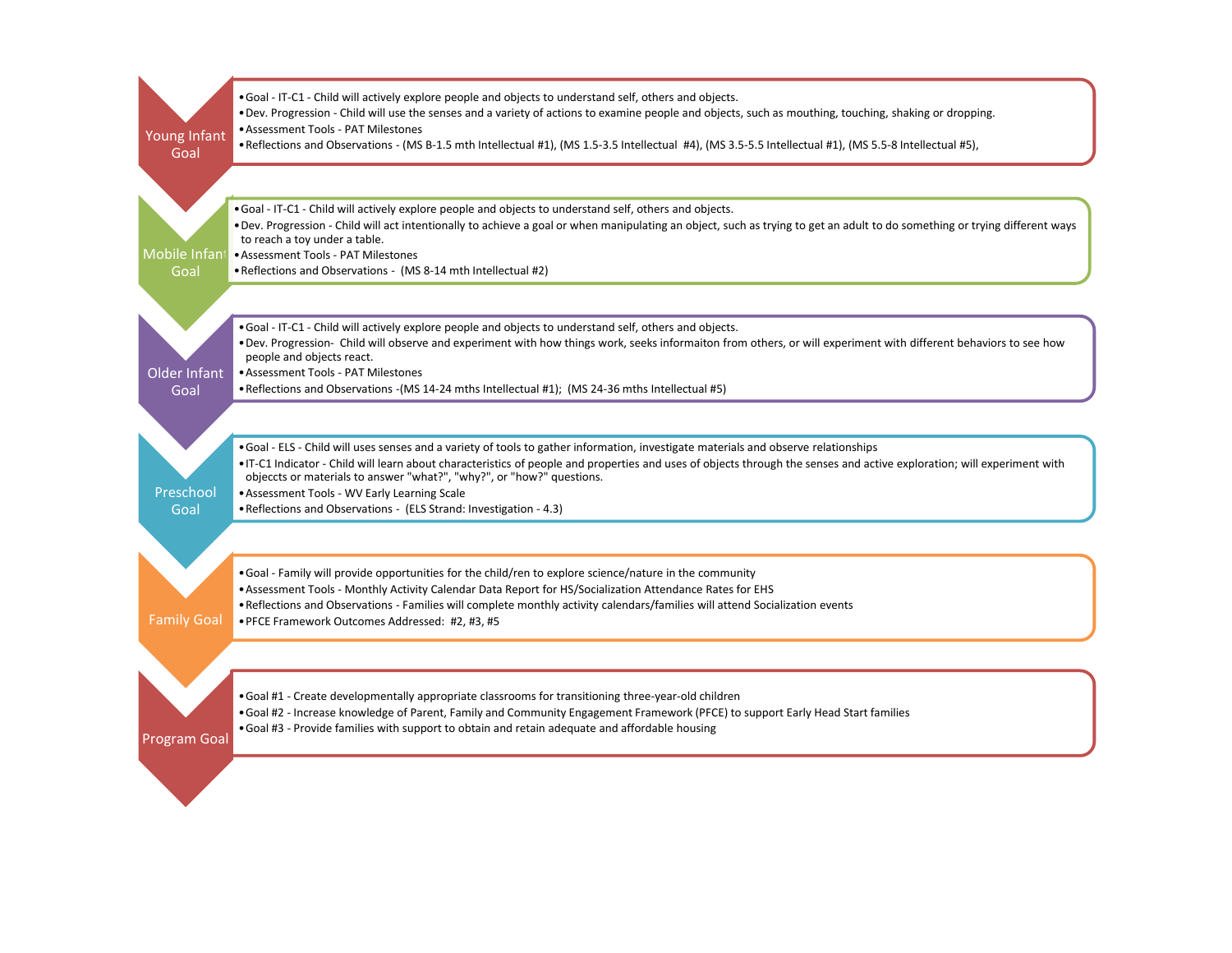# Domain: Language and Communication **Literacy**

## **EHS Sub Domain: Vocabulary HS Sub Domain: Phonological Awareness**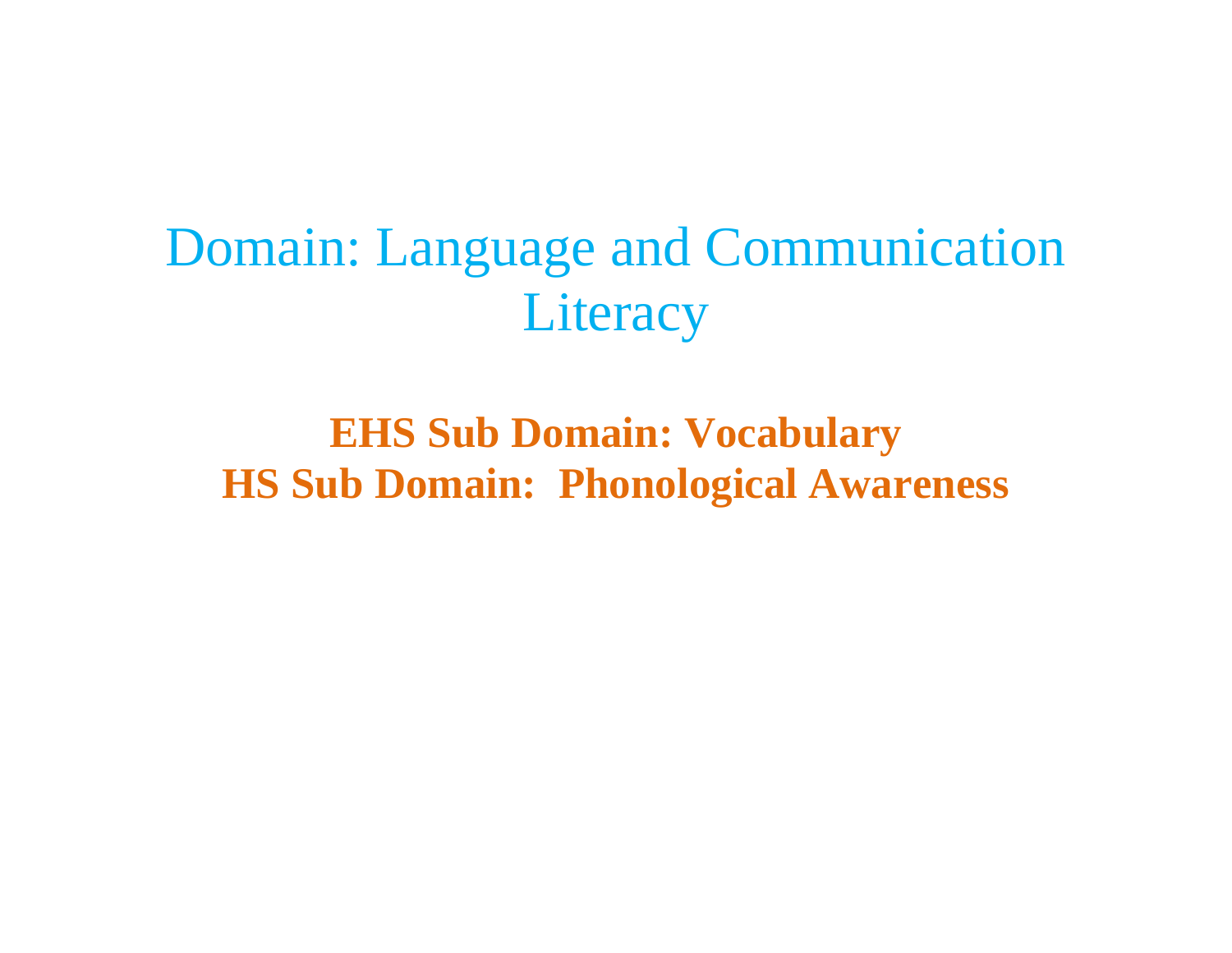|                     | • Goal - IT-LC8 - Child will use an increasing number of words in communication and conversation with others                                                                                  |
|---------------------|-----------------------------------------------------------------------------------------------------------------------------------------------------------------------------------------------|
|                     | . Dev. Progression - Child will use signs or verbalizations for familiar people or objects<br>• Assessment Tools - PAT Milestones                                                             |
| Young Infant        | • Reflections and Observations - (MS B-1.5 mth Language #4), (MS 1.5-3.5 Language #4), (MS 3.5-5.5 Language #4), (MS 5.5-8 Language #4)                                                       |
| Goal                |                                                                                                                                                                                               |
|                     |                                                                                                                                                                                               |
|                     |                                                                                                                                                                                               |
|                     | . Goal - IT-LC8 - Child will use an increasing number of words in communication and conversation with others                                                                                  |
|                     | . Dev. Progression - Child will imitate new words or signs and uses some words or signs for naming or making simple one-word requests, such as saying or signing "milk"                       |
|                     | when asking for a drink.                                                                                                                                                                      |
| Mobile Infant       | • Assessment Tools - PAT Milestones                                                                                                                                                           |
| Goal                | • Reflections and Observations - (MS 8-14 mth Language #9)                                                                                                                                    |
|                     |                                                                                                                                                                                               |
|                     |                                                                                                                                                                                               |
|                     | . Goal - IT-LC8 - Child will use an increasing number of words in communication and conversation with others                                                                                  |
|                     | . Dev. Progression - Child will use an increasing number or words in communication and conversation with others and will add new vocabulary words regularly.                                  |
|                     | (DLL/ESL children may have a combined vocabulary in both languages that is similar in number to other children's vocabulary in one language.)                                                 |
| Older Infant        | • Assessment Tools - PAT Milestones                                                                                                                                                           |
| Goal                | • Reflections and Observations - (MS 14-24 mths. Language #4); (MS 24-36 mths. Language #8)                                                                                                   |
|                     |                                                                                                                                                                                               |
|                     |                                                                                                                                                                                               |
|                     | . Goal - ELS- Child will demonstrate an awareness that language can be broken into words, syllables and smaller pieces of sound                                                               |
|                     | • IT-LC-8 Indicator - Child will show rapid growth in number or words or signs used in conversation with others; child will demonstrate a vocabulary of at least 300 words                    |
|                     | in home language; child will ask questions about the meaning of new words                                                                                                                     |
| Preschool           | • Assessment Tools - WV Early Learning Scale                                                                                                                                                  |
| Goal                | • Reflections and Observations - (ELS Strand: Language Manipulation - 8.1)                                                                                                                    |
|                     |                                                                                                                                                                                               |
|                     |                                                                                                                                                                                               |
|                     |                                                                                                                                                                                               |
|                     | • Goal - Family will provide literacy activities to children that stimulate listening and speaking skills                                                                                     |
|                     | . Assessment Tools - Monthly Activity Calendar Data Report for HS/Socialization Attendance Rates for EHS                                                                                      |
|                     | . Reflections and Observations - Families will complete monthly activity calendars and will attend Socialization events                                                                       |
| <b>Family Goal</b>  | . PFCE Framework Outcomes Addressed: #2, #3, #5                                                                                                                                               |
|                     |                                                                                                                                                                                               |
|                     |                                                                                                                                                                                               |
|                     |                                                                                                                                                                                               |
|                     | • Goal #1 - Create developmentally appropriate classrooms for transitioning three-year-old children                                                                                           |
|                     | • Goal #2 - Increase knowledge of Parent, Family and Community Engagement Framework (PFCE) to support Early Head Start families                                                               |
|                     | • Goal #3 - Provide families with support to obtain and retain adequate and affordable housing                                                                                                |
| <b>Program Goal</b> | • Goal #4 - Children and families will be engaged in activities that support the ongoing development of speech and language in order to prepare them for transition into<br><b>Head Start</b> |
|                     |                                                                                                                                                                                               |
|                     |                                                                                                                                                                                               |
|                     |                                                                                                                                                                                               |
|                     |                                                                                                                                                                                               |
|                     |                                                                                                                                                                                               |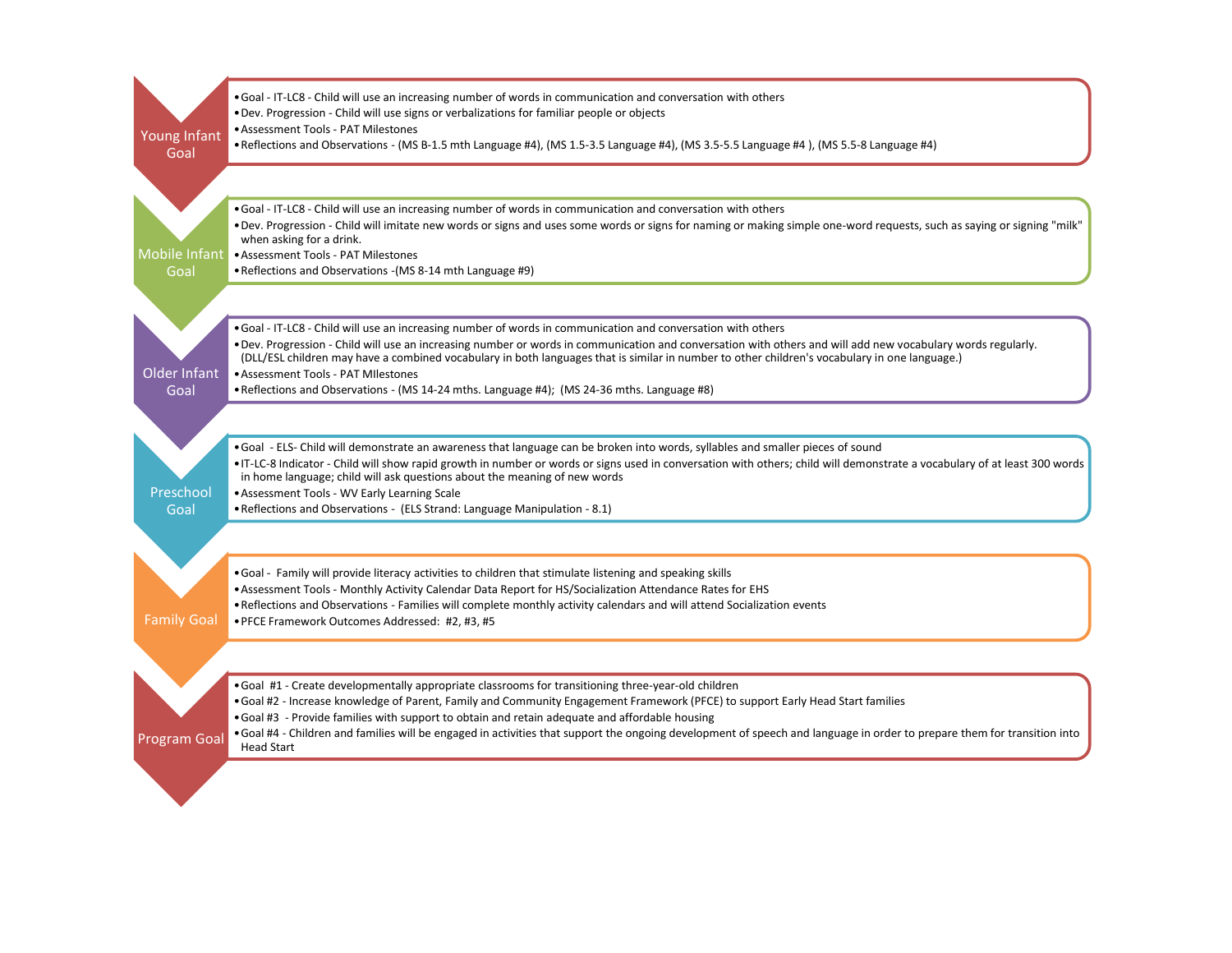# Domain: Perceptual, Motor, and Physical Development

**Sub Domain: Fine Motor**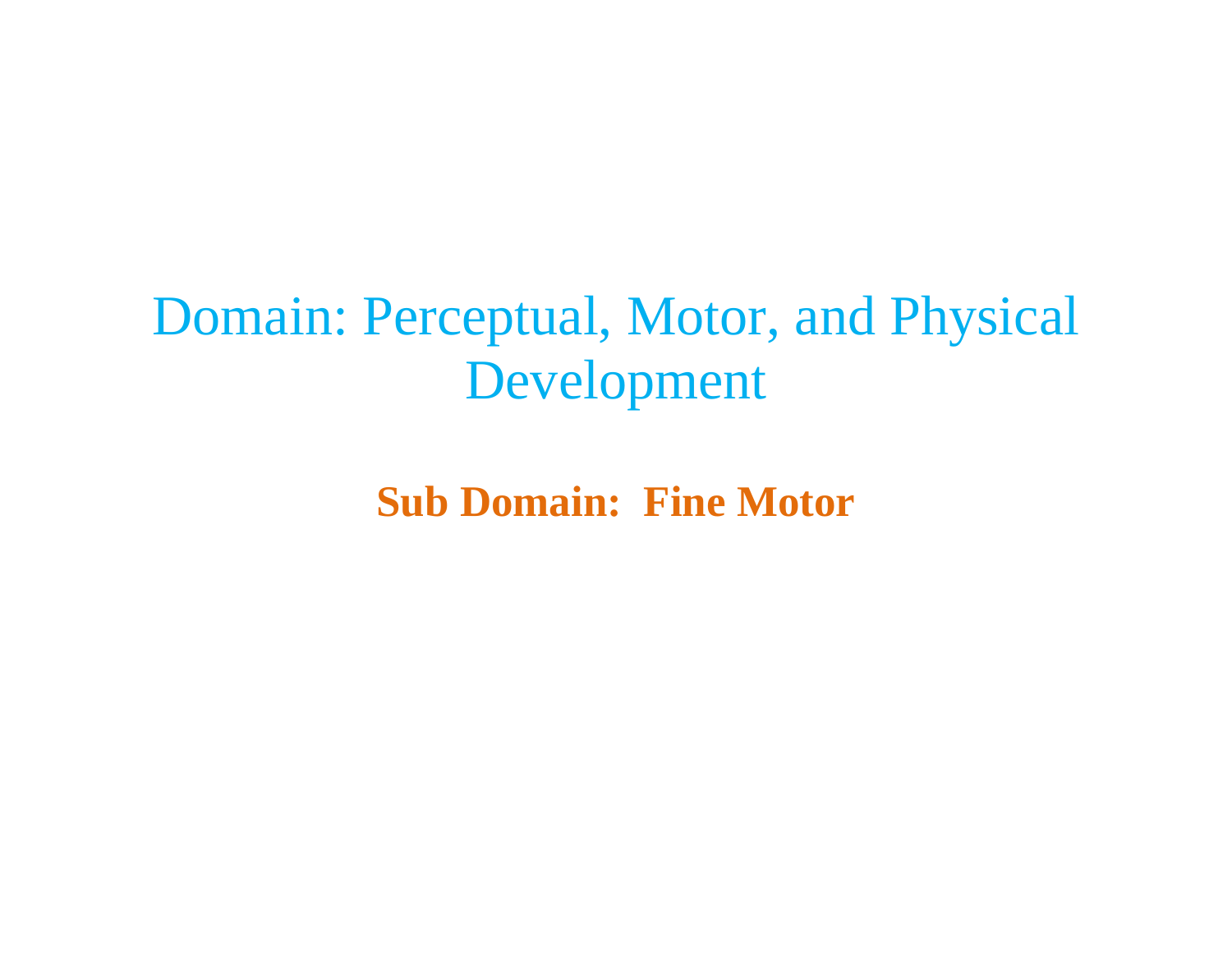|                       | .Goal - IT-PMP6 - Child will coordinate hand and eye movements to perform actions                                                                    |
|-----------------------|------------------------------------------------------------------------------------------------------------------------------------------------------|
|                       | . Dev. Progression - Child will coordinate hands and eyes when reaching for and holding stable or moving objects                                     |
| Young Infant          | • Assessment Tools - PAT Milestones                                                                                                                  |
| Goal                  | •Reflections and Observations - (MS B-1.5 mth Physical #3), (MS 1.5-3.5 Physical #7), (MS 3.5-5.5 Physical #4), (MS 5.5-8 Physical #8)               |
|                       |                                                                                                                                                      |
|                       | .Goal - IT-PMP6 - Child will coordinate hand and eye movements to perform actions                                                                    |
|                       | . Dev. Progression - Child will use hand-eye coordination for more complex actions, such as releasing objects into a container, or stacking cups,    |
|                       | rings, or blocks, or picking up pieces of food one by one.                                                                                           |
| Mobile<br>Infant Goal | • Assessment Tools - PAT Milestones                                                                                                                  |
|                       | . Reflections and Observations - (MS 8-14 mth Physical #11)                                                                                          |
|                       |                                                                                                                                                      |
|                       | .Goal - IT-PMP6 - Child will coordinate hand and eye movements to perform actions                                                                    |
|                       | . Dev. Progression - Child will use hand-eye coordination when participating in routines, play and activities, such as putting on a mitten, painting |
| Older Infant          | at an easel, putting pieces of a puzzle together, or folding paper.<br>• Assessment Tools - PAT Milestones                                           |
| Goal                  |                                                                                                                                                      |
|                       | •Reflections and Observations - (MS 14-24 mth Physical #9); (MS 24-36 mths Physical #10)                                                             |
|                       | • Goal - ELS - Child will demonstrate fine muscle coordination                                                                                       |
|                       | . IT-PMP6 Indicator - Child will use hand-eye coordination to manipulate objects and materials such as completing puzzles or threading beads         |
|                       | with large holes; child will use hand-eye coordination in handling books, such as turning pages, pointing to a picture or looking for a favorite     |
| Preschool             | page                                                                                                                                                 |
| Goal                  | •Assessment Tools -WV Early Learning Scale                                                                                                           |
|                       | . Reflections and Observations - (ELS Strand: Small muscle coordination - 11.1)                                                                      |
|                       |                                                                                                                                                      |
|                       | . Goal - Family will provide literacy activities to children that stimulate fine motor skills                                                        |
|                       | . Assessment Tools - Monthly Activity Calendar Data Report for HS/Socialization Attendance Rates for EHS                                             |
| <b>Family Goal</b>    | . Reflections and Observations - Families will complete monthly activity calendars and will attend Socialization events                              |
|                       | .PFCE Framework Outcomes Addressed: #2, #3, #5                                                                                                       |
|                       |                                                                                                                                                      |
|                       |                                                                                                                                                      |
|                       | •Goal #1 - Create developmentally appropriate classrooms for transitioning three-year-old children                                                   |
| Program<br>Goal       | . Goal #2 - Increase knowledge of Parent, Family and Community Engagement Framework (PFCE) to support Early Head Start families                      |
|                       |                                                                                                                                                      |
|                       |                                                                                                                                                      |
|                       |                                                                                                                                                      |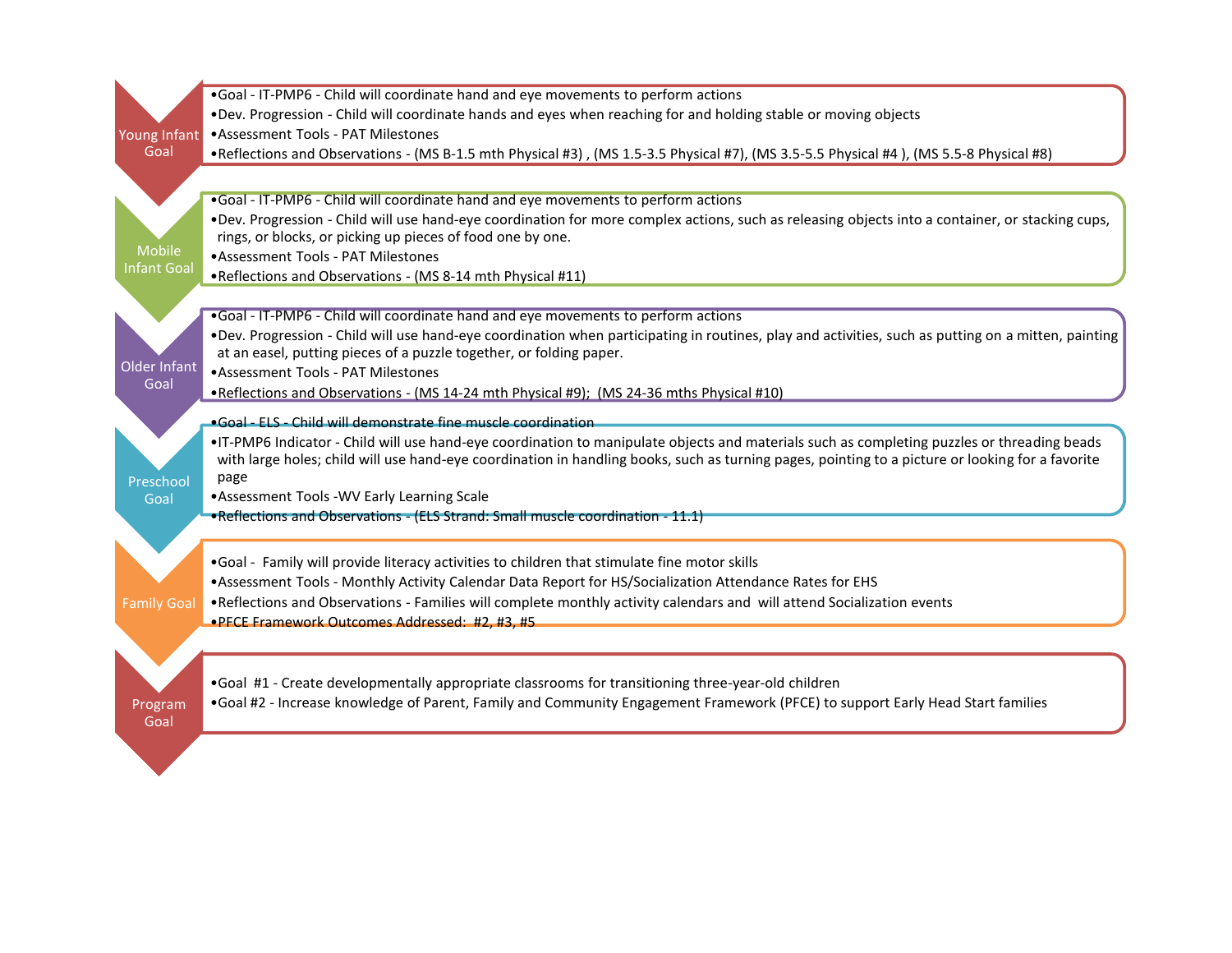## Domain: Social Emotional Development

**EHS Sub Domain: Emotional Functioning HS Sub Domain: Social Problem Solving**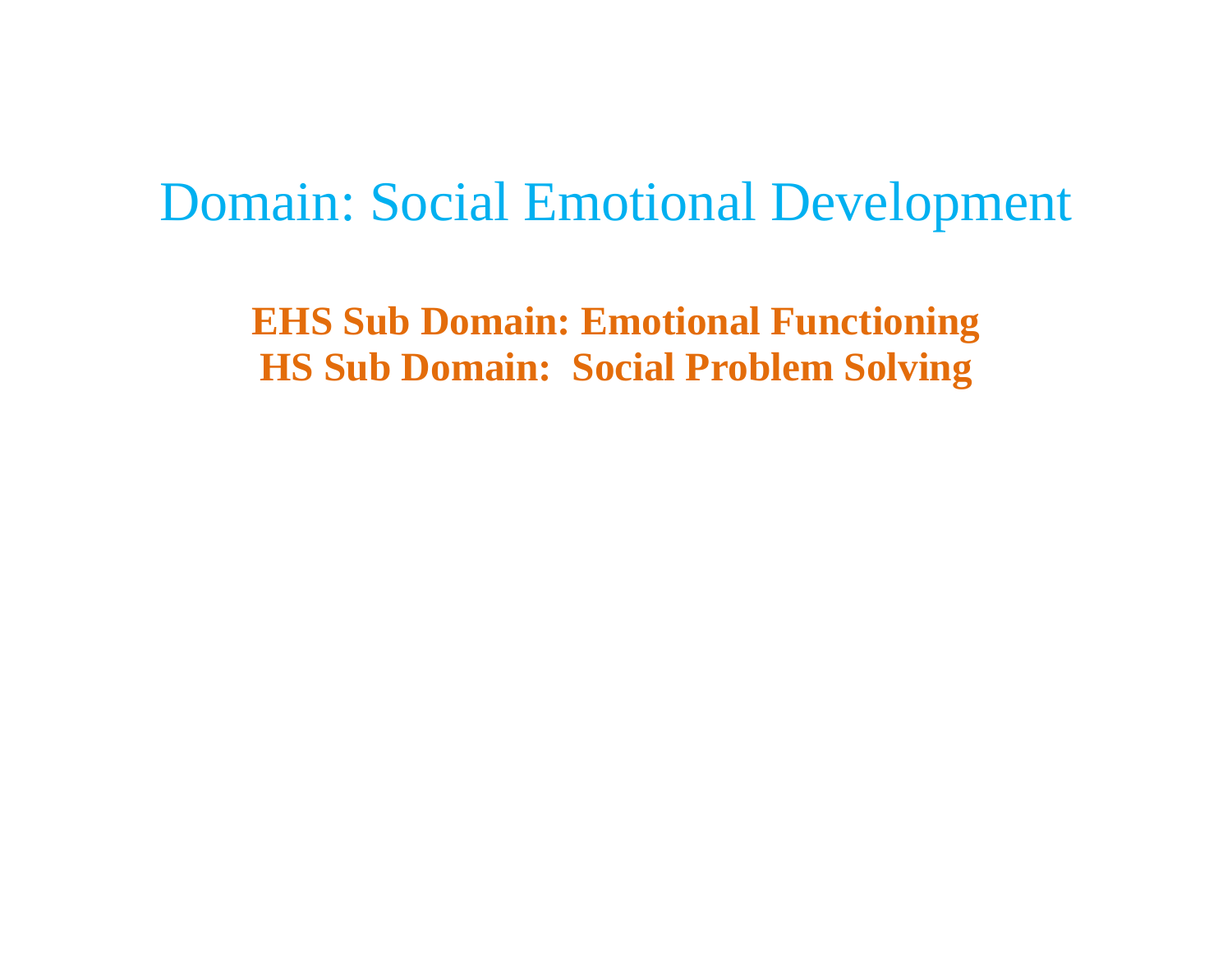| Young Infant                 | . Goal - IT-SE6 - Child will learn to express a range of emotions<br>. Dev. Progression - Child will express feelings of comfort, discomfort, enjoyment, fear, surprise, anger, or unhappiness by crying, smiling, laughing or through facial expressions,<br>body movements or gestures, often to elicit a response from a familiar adult.<br>• Assessment Tools - PAT Milestones                                                                                                         |
|------------------------------|--------------------------------------------------------------------------------------------------------------------------------------------------------------------------------------------------------------------------------------------------------------------------------------------------------------------------------------------------------------------------------------------------------------------------------------------------------------------------------------------|
| Goal                         | • Reflections and Observations - (MS B-1.5 mth Soc.-Emot. #3), (MS 1.5-3.5 Soc.-Emot #5), (MS 3.5-5.5 Soc.-Emot #5), (MS 5.5-8 Soc.-Emot #6)                                                                                                                                                                                                                                                                                                                                               |
| <b>Mobile</b><br>Infant Goal | . Goal - IT-SE6 - Child will learn to express a range of emotions<br>. Dev. Progression - Child will express a variety of emotions and modify their expressions according to the reactions of familiar adults, based on the child's cultural background.<br>• Assessment Tools - PAT Milestones<br>. Reflections and Observations - (MS 8-14 mth Soc.-Emot #4)                                                                                                                             |
| <b>Older Infant</b><br>Goal  | . Goal - IT-SE6 - Child will learn to express a range of emotions<br>. Dev. Progression -Child will express a range of emotions, including suprise, guilt, embarrassment, or pride, based on increasing awareness of their effects on others.<br>• Assessment Tools - PAT Milestones<br>• Reflections and Observations - (M 14-24 mth Soc. #10) ; (MS 24-36 mth Soc.-Emot #7)                                                                                                              |
| Preschool<br>Goal            | . Goal - ELS - Child will attempt to follow social problem solving processes independently to resolve conflict<br>. IT-SE6 Indicator - Child will express a variety of emotions through facial expressions, sounds, gestures, or words; child will use words to describe some feelings or emotions<br>that reflect an awareness of other people's emotions.<br>• Assessment Tools - WV Early Learning Scale<br>• Reflections and Observations - (ELS Strand: Social Problem Solving - 5.4) |
| <b>Family Goal</b>           | . Goal - Families will participate in individual parent interventions and parent trainings to address social emotional concerns<br>. Assessment Tools - Parent Meeting Sign In Sheets and PSTEPS Mental Health Report<br>. Reflections and Observations - Families will attend mental health consultations and parent meetings as scheduled<br>. PFCE Framework Outcomes Addressed: #1, #2, #4, #6                                                                                         |
|                              | . Goal #1 - Create developmentally appropriate classrooms for transitioning three-year-old children<br>. Goal #2 - Increase knowledge of Parent, Family and Community Engagement Framework (PFCE) to support Early Head Start families                                                                                                                                                                                                                                                     |